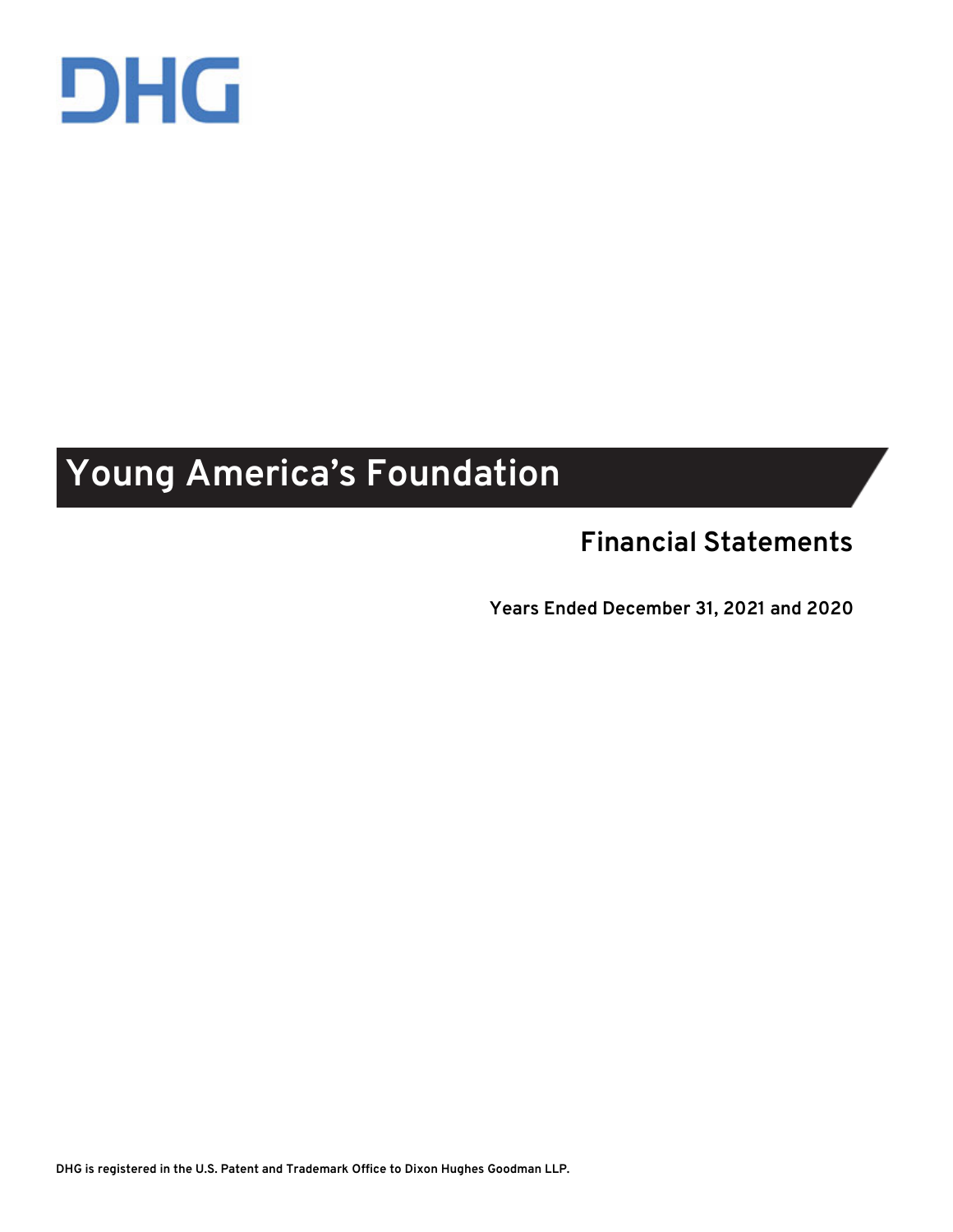

## **Table of Contents**

| <b>Financial Statements:</b> |   |
|------------------------------|---|
|                              |   |
|                              |   |
|                              | 5 |
|                              |   |
|                              | 8 |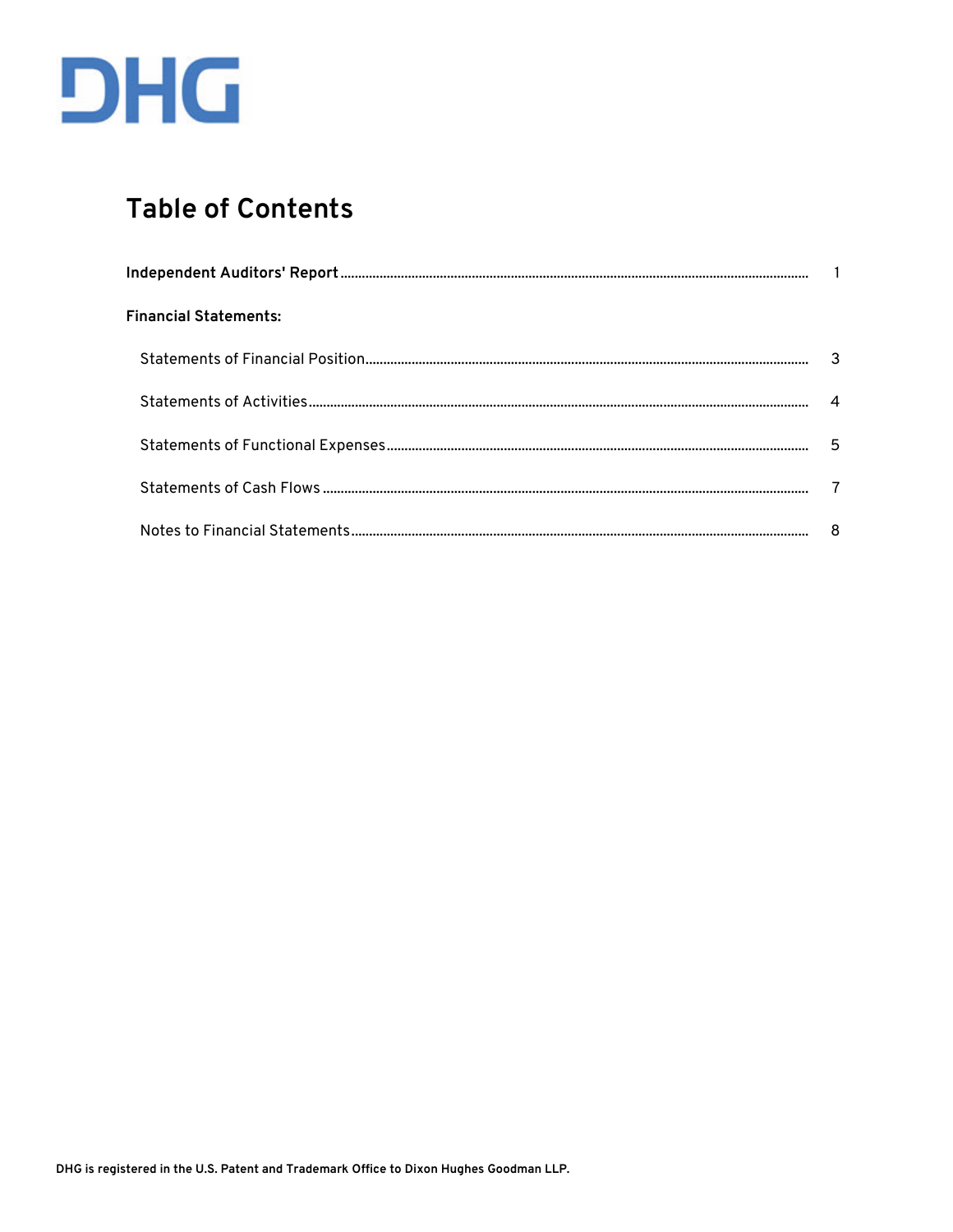

### **Independent Auditors' Report**

Board of Directors Young America's Foundation Reston, VA

#### *Opinion*

We have audited the financial statements of Young America's Foundation (a not-for-profit organization), which comprise the statements of financial position as of December 31, 2021 and 2020, and the related statements of activities, functional expenses, and cash flows for the years then ended, and the related notes to the financial statements.

In our opinion, the accompanying financial statements present fairly, in all material respects, the financial position of Young America's Foundation, as of December 31, 2021 and 2020, and the changes in its net assets and its cash flows for the years then ended in accordance with accounting principles generally accepted in the United States of America.

#### *Basis for Opinion*

We conducted our audits in accordance with auditing standards generally accepted in the United States of America (GAAS). Our responsibilities under those standards are further described in the Auditors' Responsibilities for the Audit of the Financial Statements section of our report. We are required to be independent of Young America's Foundation, and to meet our other ethical responsibilities, in accordance with the relevant ethical requirements relating to our audits. We believe that the audit evidence we have obtained is sufficient and appropriate to provide a basis for our audit opinion.

#### *Responsibilities of Management for the Financial Statements*

Management is responsible for the preparation and fair presentation of the financial statements in accordance with accounting principles generally accepted in the United States of America, and for the design, implementation, and maintenance of internal control relevant to the preparation and fair presentation of financial statements that are free from material misstatement, whether due to fraud or error.

In preparing the financial statements, management is required to evaluate whether there are conditions or events, considered in the aggregate, that raise substantial doubt about Young America's Foundation's ability to continue as a going concern for one year after the date that the financial statements are available to be issued.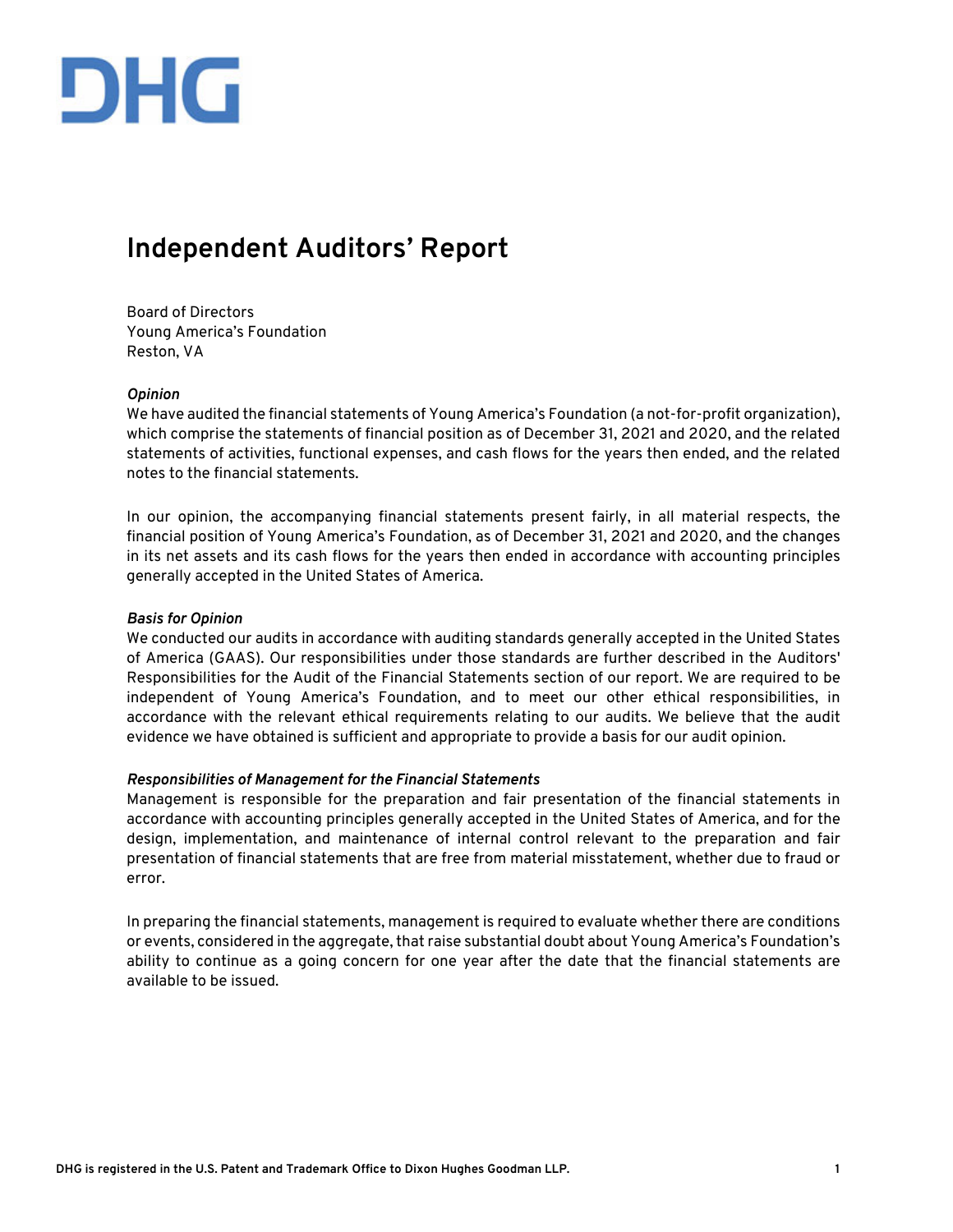# DHG

#### *Auditors' Responsibilities for the Audit of the Financial Statements*

Our objectives are to obtain reasonable assurance about whether the financial statements as a whole are free from material misstatement, whether due to fraud or error, and to issue an auditors' report that includes our opinion. Reasonable assurance is a high level of assurance, but is not absolute assurance, and therefore is not a guarantee that an audit conducted in accordance with GAAS will always detect a material misstatement when it exists. The risk of not detecting a material misstatement resulting from

fraud is higher than for one resulting from error, as fraud may involve collusion, forgery, intentional omissions, misrepresentations, or the override of internal control. Misstatements are considered material if there is a substantial likelihood that, individually or in the aggregate, they would influence the judgment made by a reasonable user based on the financial statements.

In performing an audit in accordance with GAAS, we:

- Exercise professional judgment and maintain professional skepticism throughout the audit.
- Identify and assess the risks of material misstatement of the financial statements, whether due to fraud or error, and design and perform audit procedures responsive to those risks. Such procedures include examining, on a test basis, evidence regarding the amounts and disclosures in the financial statements.
- Obtain an understanding of internal control relevant to the audit in order to design audit procedures that are appropriate in the circumstances, but not for the purpose of expressing an opinion on the effectiveness of Young America's Foundation's internal control. Accordingly, no such opinion is expressed.
- Evaluate the appropriateness of accounting policies used and the reasonableness of significant accounting estimates made by management, as well as evaluate the overall presentation of the financial statements.
- Conclude whether, in our judgment, there are conditions or events, considered in the aggregate, that raise substantial doubt about Young America's Foundation's ability to continue as a going concern for a reasonable period of time.

We are required to communicate with those charged with governance regarding, among other matters, the planned scope and timing of the audit, significant audit findings, and certain internal control-related matters that we identified during the audit.

Dixon Hughes Goodman LLP

**Tysons, VA May 17, 2022**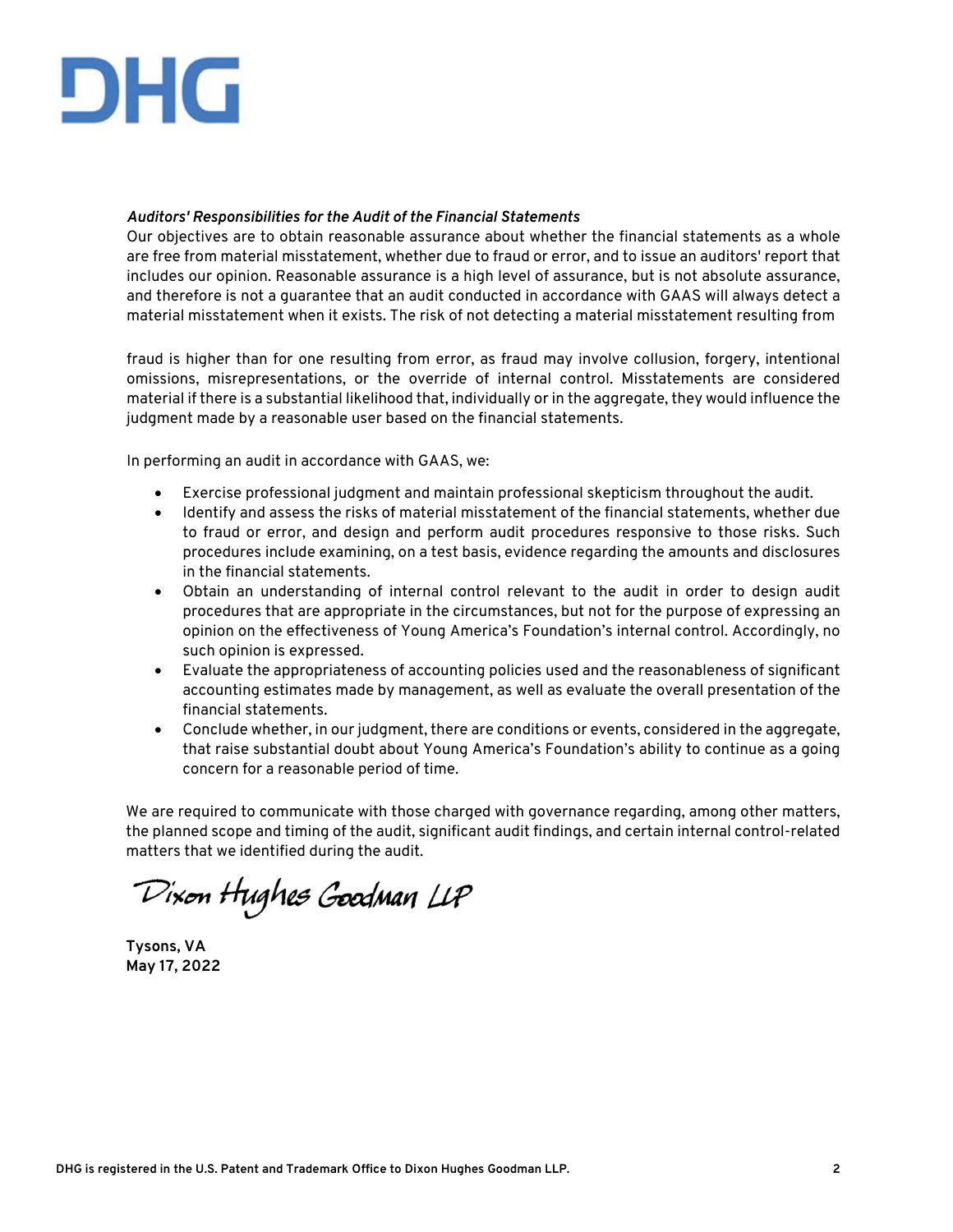|                                                            |    | 2021        | 2020             |
|------------------------------------------------------------|----|-------------|------------------|
| <b>ASSETS</b>                                              |    |             |                  |
| Current assets:                                            |    |             |                  |
| Cash and cash equivalents                                  | \$ | 15,226,197  | \$<br>7,776,243  |
| Investments and deferred compensation                      |    | 51,265,306  | 43,777,440       |
| Accounts receivable                                        |    | 631,178     | 1,202,645        |
| Bequests receivable, current portion                       |    | 5,041,192   | 919,544          |
| Promises to give, current portion                          |    | 1,120,758   | 1,898,508        |
| Prepaid expenses                                           |    | 587,871     | 498,396          |
| Total current assets                                       |    | 73,872,502  | 56,072,776       |
| Cash held for long term purposes                           |    | 100,000     | 100,000          |
| Certificate of deposit, restricted                         |    | 57,418      | 57,411           |
| Bequests receivable, less current portion, net of discount |    | 2,953,072   | 4,408,761        |
| Promises to give, less current portion, net of discount    |    | 546,187     | 630,579          |
| Property, building and equipment, net                      |    | 26,261,970  | 27,402,655       |
| Collections                                                |    | 2,260,027   | 2,259,896        |
| Other assets                                               |    | 1,979,369   | 1,821,576        |
| Total noncurrent assets                                    |    | 34,158,043  | 36,680,878       |
| Total assets                                               | S  | 108,030,545 | \$<br>92,753,654 |
| <b>LIABILITIES AND NET ASSETS</b>                          |    |             |                  |
| <b>Current liabilities:</b>                                |    |             |                  |
| Accounts payable and accrued expenses                      | \$ | 1,292,576   | \$<br>1,350,941  |
| Annuities payable, current portion                         |    | 116,523     | 119,008          |
| <b>Contract liabilities</b>                                |    | 27,330      | 27,330           |
| <b>Total current liabilities</b>                           |    | 1,436,429   | 1,497,279        |
| Annuities payable, less current portion                    |    | 847,307     | 901,191          |
| Deferred rent                                              |    | 1,517,435   | 1,716,554        |
| Deferred compensation plans                                |    | 448,788     | 1,352,858        |
| <b>Total liabilities</b>                                   |    | 4,249,959   | 5,467,882        |
| Net assets:                                                |    |             |                  |
| Without donor restrictions                                 |    | 50,456,987  | 45,209,522       |
| With donor restrictions                                    |    | 53,323,599  | 42,076,250       |
| Total net assets                                           |    | 103,780,586 | 87,285,772       |
| Total liabilities and net assets                           | \$ | 108,030,545 | \$<br>92,753,654 |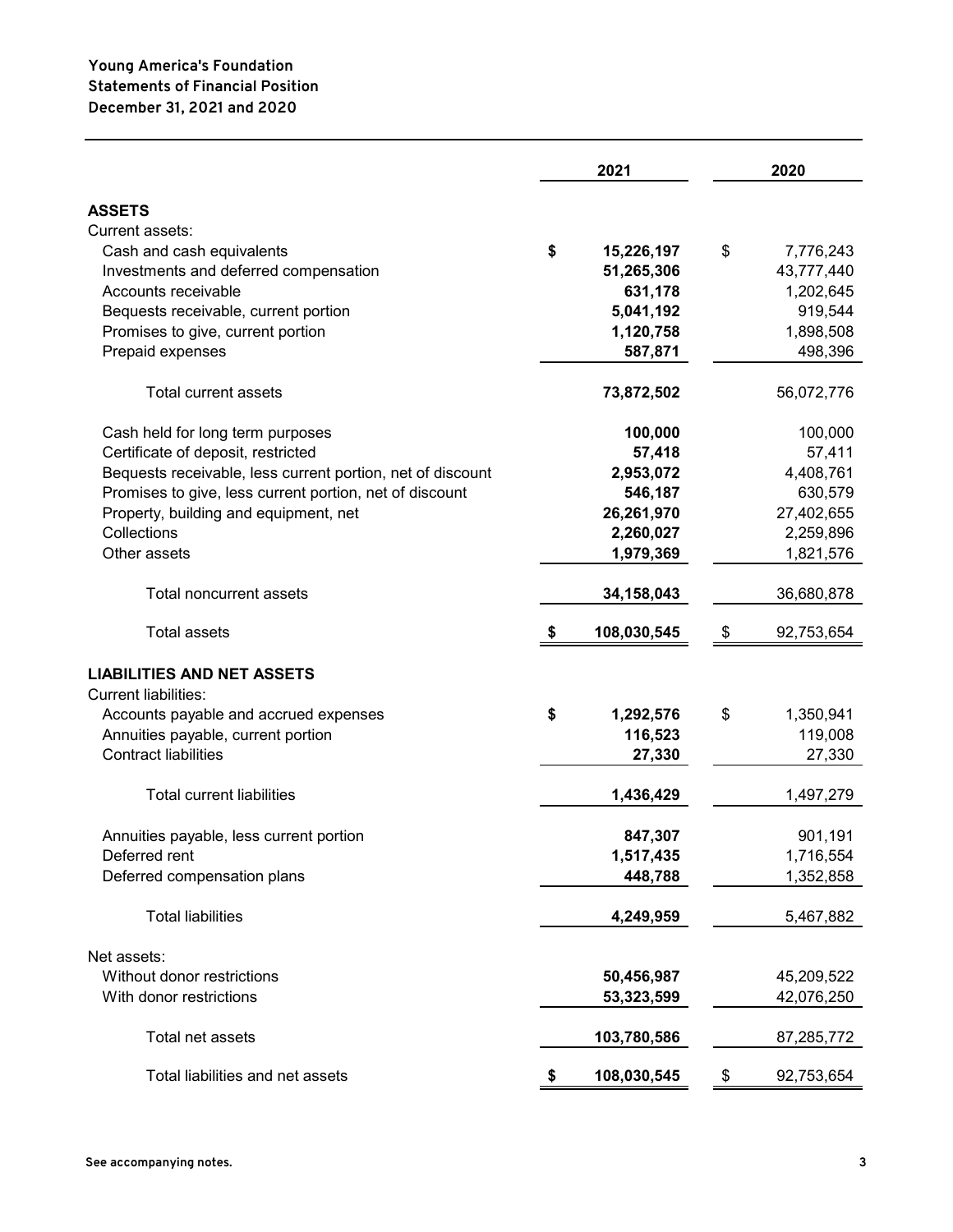#### **Statements of Activities Young America's Foundation Years Ended December 31, 2021 and 2020**

|                                             | 2021                |                     |                 |                        | 2020                |              |  |
|---------------------------------------------|---------------------|---------------------|-----------------|------------------------|---------------------|--------------|--|
|                                             | <b>Without</b>      | With                |                 | With<br><b>Without</b> |                     |              |  |
|                                             | <b>Donor</b>        | <b>Donor</b>        |                 | <b>Donor</b>           | <b>Donor</b>        |              |  |
|                                             | <b>Restrictions</b> | <b>Restrictions</b> | <b>Total</b>    | <b>Restrictions</b>    | <b>Restrictions</b> | <b>Total</b> |  |
| Revenue, support and other changes:         |                     |                     |                 |                        |                     |              |  |
| Contributions                               | \$21,968,469        | 7,585,076<br>S      | 29,553,545<br>S | \$15,204,301           | 4,434,790<br>\$     | \$19,639,091 |  |
| Contribution for conveyance of entity       |                     |                     |                 | 383,646                |                     | 383,646      |  |
| <b>Bequests</b>                             | 175,820             | 6,846,992           | 7,022,812       | 880,112                | 5,632,634           | 6,512,746    |  |
| Conference income                           | 248,920             |                     | 248,920         | 78,757                 |                     | 78,757       |  |
| Speaker income                              | 142,306             |                     | 142,306         | 27,856                 |                     | 27,856       |  |
| List rental income                          | 62,012              |                     | 62,012          | 78,655                 |                     | 78,655       |  |
| <b>Publication sales</b>                    | 47,085              |                     | 47,085          | 17,184                 |                     | 17,184       |  |
| Change in value of split interest agreement |                     | 110,602             | 110,602         |                        | 227,109             | 227,109      |  |
| Rental income                               | 88,021              |                     | 88,021          | 67,683                 |                     | 67,683       |  |
| Investment income, net                      | 2,362,833           | 4,618,851           | 6,981,684       | 1,225,812              | 3,517,930           | 4,743,742    |  |
| Other income                                | 441                 |                     | 441             | 25,928                 |                     | 25,928       |  |
| Net assets released from restrictions       | 7,914,172           | (7,914,172)         |                 | 11,071,576             | (11,071,576)        |              |  |
| Total support and revenue                   | 33,010,079          | 11,247,349          | 44,257,428      | 29,061,510             | 2,740,887           | 31,802,397   |  |
|                                             |                     |                     |                 |                        |                     |              |  |
| Expenses:                                   |                     |                     |                 |                        |                     |              |  |
| Program services:                           |                     |                     |                 |                        |                     |              |  |
| Public information                          | 6,347,596           |                     | 6,347,596       | 5,194,680              |                     | 5,194,680    |  |
| Special projects                            | 16,246,891          |                     | 16,246,891      | 10,605,406             |                     | 10,605,406   |  |
| Total program services                      | 22,594,487          | $\blacksquare$      | 22,594,487      | 15,800,086             | $\blacksquare$      | 15,800,086   |  |
| Supporting services:                        |                     |                     |                 |                        |                     |              |  |
| Fundraising                                 | 1,764,820           | $\blacksquare$      | 1,764,820       | 2,019,410              |                     | 2,019,410    |  |
| Management and general                      | 3,403,307           | $\blacksquare$      | 3,403,307       | 2,853,613              |                     | 2,853,613    |  |
| Total supporting services                   | 5,168,127           | ٠                   | 5,168,127       | 4,873,023              | $\blacksquare$      | 4,873,023    |  |
| Total expenses                              | 27,762,614          | $\blacksquare$      | 27,762,614      | 20,673,109             | $\sim$              | 20,673,109   |  |
| Change in net assets                        | 5,247,465           | 11,247,349          | 16,494,814      | 8,388,401              | 2,740,887           | 11,129,288   |  |
| Net assets, beginning of year               | 45,209,522          | 42,076,250          | 87,285,772      | 36,821,121             | 39,335,363          | 76,156,484   |  |
| Net assets, end of year                     | \$50,456,987        | \$53,323,599        | \$103,780,586   | \$45,209,522           | \$42,076,250        | \$87,285,772 |  |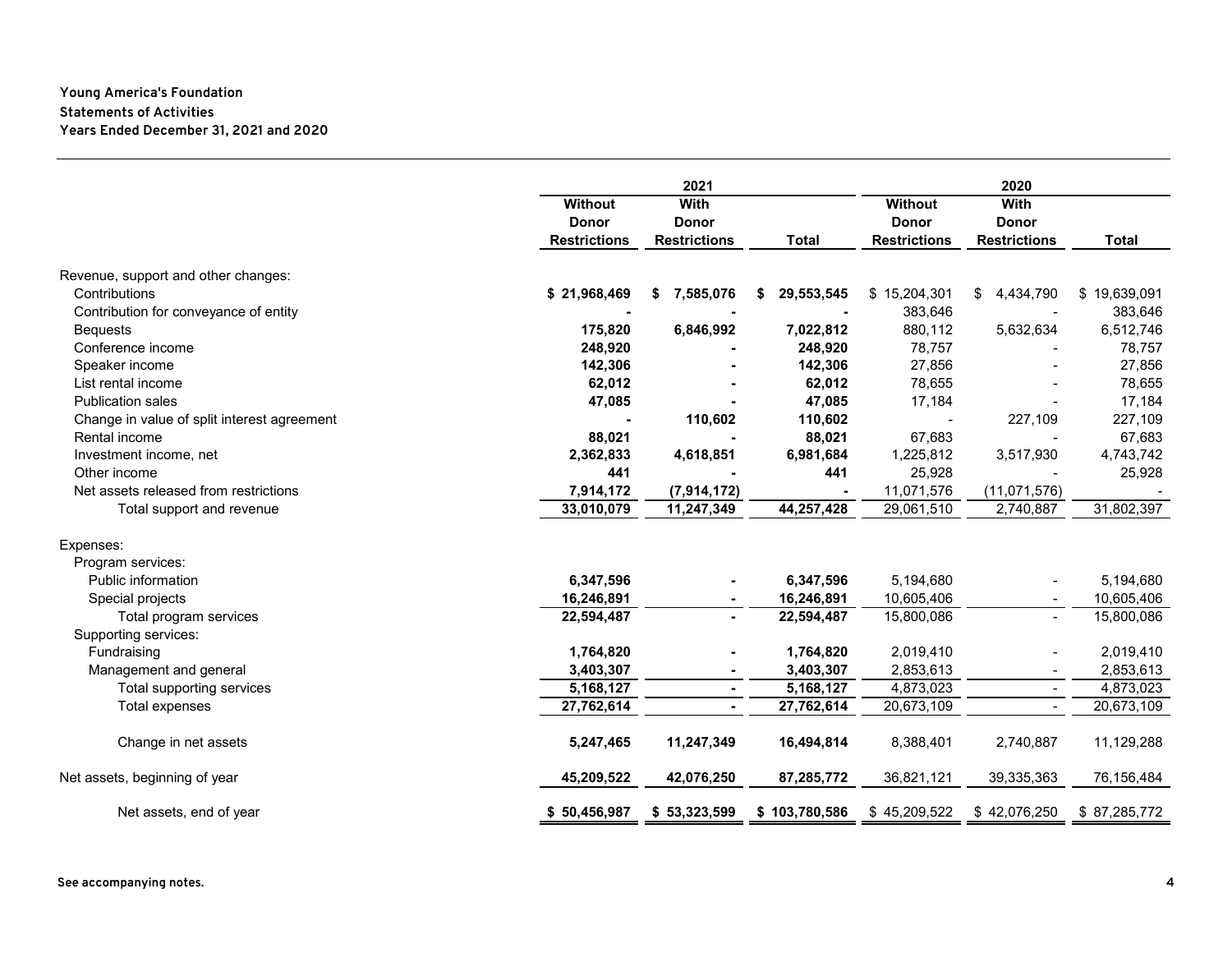#### **Young America's Foundation Statement of Functional Expenses Year Ended December 31, 2021**

|                                    | <b>Program Services</b> |                 | <b>Supporting Services</b> |                          |             |              |                 |
|------------------------------------|-------------------------|-----------------|----------------------------|--------------------------|-------------|--------------|-----------------|
|                                    | <b>Public</b>           | Special         |                            |                          | Management  |              |                 |
|                                    | Information             | Projects        | <b>Total</b>               | <b>Fundraising</b>       | and General | <b>Total</b> | <b>Total</b>    |
| Advertising and marketing          | 3,500<br>\$             | \$<br>1,239,934 | 1,243,434<br>\$            | \$                       | \$<br>2,313 | 2,313<br>\$  | 1,245,747<br>\$ |
| Animal care                        |                         |                 |                            |                          | 20,780      | 20,780       | 20,780          |
| Bank fees and charges              | 116,231                 |                 | 116,231                    | 40,244                   | 125,027     | 165,271      | 281,502         |
| Books, subscriptions and reference |                         | 145,675         | 145,675                    | 275                      | 60,953      | 61,228       | 206,903         |
| Conferences, banquets & meetings   |                         | 55,008          | 55,008                     |                          | 2,675       | 2,675        | 57,683          |
| Depreciation expense               | 189,347                 | 1,227,176       | 1,416,523                  | 46,814                   | 166,312     | 213,126      | 1,629,649       |
| Equipment rental & maintenance     | 84,931                  | 261,710         | 346,641                    |                          | 173,380     | 173,380      | 520,021         |
| Equipment < \$1000                 |                         | 3,210           | 3,210                      | $\overline{\phantom{a}}$ | 22,191      | 22,191       | 25,401          |
| Honoraria                          |                         | 738,900         | 738,900                    |                          |             |              | 738,900         |
| Housing                            |                         | 927,043         | 927,043                    |                          | 53,987      | 53,987       | 981,030         |
| Insurance                          |                         |                 |                            |                          | 268,921     | 268,921      | 268,921         |
| Landscaping & maintenance          |                         | 1,960           | 1,960                      |                          | 204,654     | 204,654      | 206,614         |
| List rental expense                | 121,573                 |                 | 121,573                    | 35,919                   |             | 35,919       | 157,492         |
| Meals                              | 90                      | 1,403,391       | 1,403,481                  |                          | 104,329     | 104,329      | 1,507,810       |
| Other expenses                     |                         |                 |                            |                          | 27,759      | 27,759       | 27,759          |
| Outsourcing & consulting           | 2,373,994               | 613,666         | 2,987,660                  | 473,100                  | 284,777     | 757,877      | 3,745,537       |
| Payroll benefit fees               | 1,716                   | 12,373          | 14,089                     | 769                      | 1,852       | 2,621        | 16,710          |
| Payroll taxes                      | 35,864                  | 266,028         | 301,892                    | 16,166                   | 37,961      | 54,127       | 356,019         |
| Personal property tax              | 3,666                   | 256             | 3,922                      |                          | 41,562      | 41,562       | 45,484          |
| Postage and shipping               | 1,124,242               | 94,001          | 1,218,243                  | 447,561                  | 126,388     | 573,949      | 1,792,192       |
| Preservation expenses              |                         | 2,011           | 2,011                      |                          | 179,586     | 179,586      | 181,597         |
| Printing & copying                 | 940,093                 | 473,916         | 1,414,009                  | 306,127                  | 38,414      | 344,541      | 1,758,550       |
| Professional development           |                         | 6,000           | 6,000                      |                          | 7,793       | 7,793        | 13,793          |
| Professional fees                  | 180,511                 | 94,395          | 274,906                    | 439                      | 130,088     | 130,527      | 405,433         |
| Real estate tax                    | 1,118                   |                 | 1,118                      |                          | 89,783      | 89,783       | 90,901          |
| Rent and occupancy                 | 79,200                  | 579,332         | 658,532                    | 35,490                   | 292,818     | 328,308      | 986,840         |
| Office repairs & maintenance       |                         | 1,590           | 1,590                      |                          | 69,445      | 69,445       | 71,035          |
| Salaries and benefits              | 676,165                 | 4,925,836       | 5,602,001                  | 306,684                  | 691,471     | 998,155      | 6,600,156       |
| Scholarships                       |                         | 164,900         | 164,900                    |                          |             |              | 164,900         |
| Supplies                           | 118,023                 | 192,284         | 310,307                    | 51,039                   | 20,052      | 71,091       | 381,398         |
| Taxes, other                       |                         |                 |                            |                          | 5,415       | 5,415        | 5,415           |
| License and registration fees      | (250)                   | 2,718           | 2,468                      |                          | 12,961      | 12,961       | 15,429          |
| IT web services                    | 288,224                 | 1,799,132       | 2,087,356                  |                          | 46,543      | 46,543       | 2,133,899       |
| Telephone & telecommunications     | 9,358                   | 67,484          | 76,842                     | 4,193                    | 15,952      | 20,145       | 96,987          |
| Travel                             |                         | 946,962         | 946,962                    |                          | 77,165      | 77,165       | 1,024,127       |
|                                    | \$6,347,596             | \$16,246,891    | \$22,594,487               | \$1,764,820              | \$3,403,307 | \$5,168,127  | \$27,762,614    |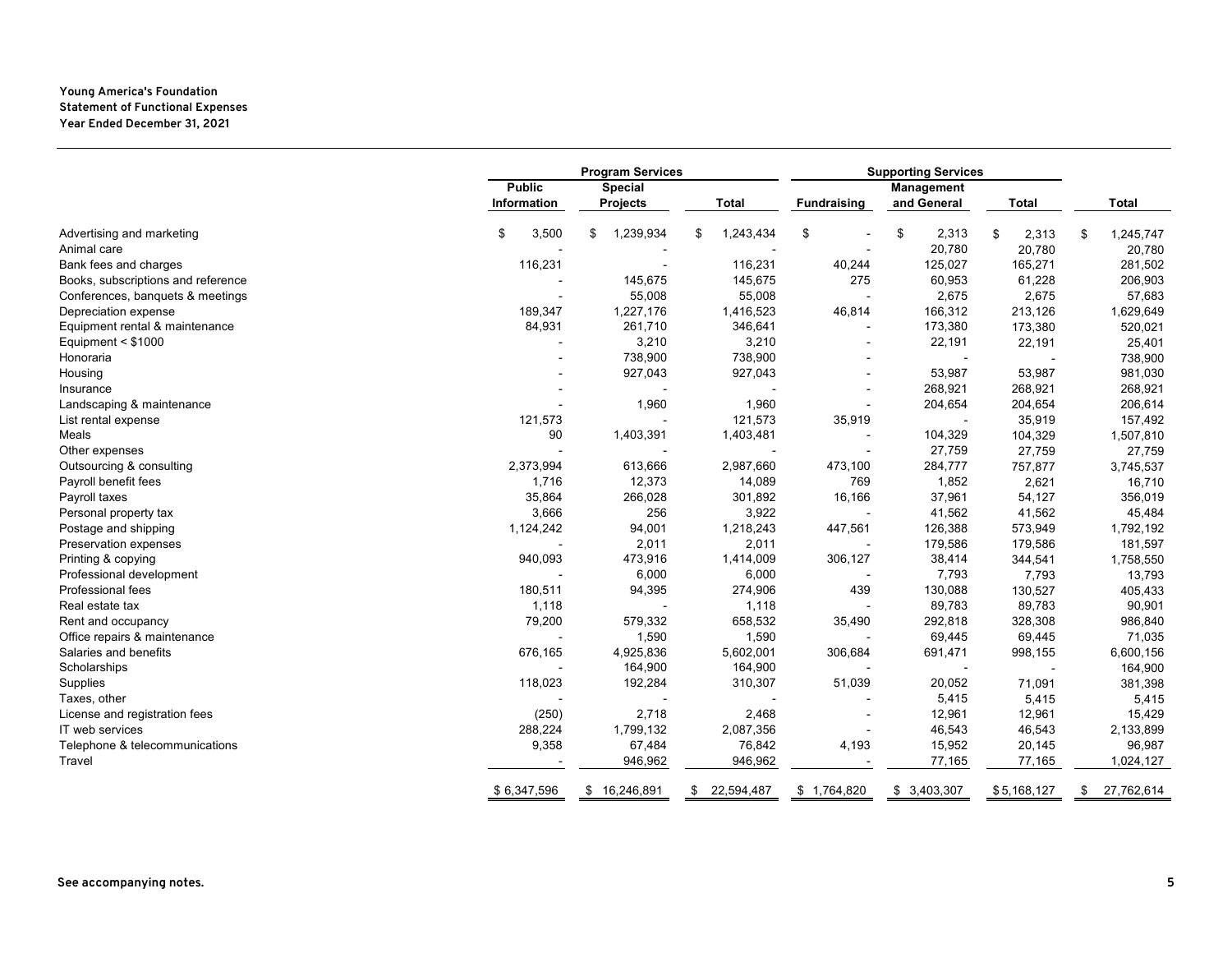#### **Young America's Foundation Statement of Functional Expenses Year Ended December 31, 2020**

|                                    |               | <b>Program Services</b> |               | <b>Supporting Services</b> |    |                   |    |              |                  |
|------------------------------------|---------------|-------------------------|---------------|----------------------------|----|-------------------|----|--------------|------------------|
|                                    | <b>Public</b> | <b>Special</b>          |               |                            |    | <b>Management</b> |    |              |                  |
|                                    | Information   | <b>Projects</b>         | <b>Total</b>  | <b>Fundraising</b>         |    | and General       |    | <b>Total</b> | <b>Total</b>     |
| Advertising and marketing          | 11,582<br>\$  | \$<br>689,281           | \$<br>700,863 | \$                         | \$ | 1,624             | \$ | 1,624        | \$<br>702,487    |
| Animal care                        |               |                         | ٠             |                            |    | 20,460            |    | 20,460       | 20,460           |
| Bank fees and charges              | 49,105        |                         | 49,105        | 22,119                     |    | 77,271            |    | 99,390       | 148,495          |
| Books, subscriptions and reference | 8,501         | 152,523                 | 161,024       |                            |    | 44,374            |    | 44,374       | 205,398          |
| Conferences, banquets & meetings   |               | 35,980                  | 35,980        |                            |    | 3,160             |    | 3,160        | 39,140           |
| Depreciation expense               | 195,504       | 1,114,889               | 1,310,393     | 48,634                     |    | 210,654           |    | 259,288      | 1,569,681        |
| Equipment rental & maintenance     | 63,520        | 48,842                  | 112,362       |                            |    | 116,758           |    | 116,758      | 229,120          |
| Equipment $<$ \$1000               | (197)         | 476                     | 279           |                            |    | 17,516            |    | 17,516       | 17,795           |
| Honoraria                          |               | 470,550                 | 470,550       |                            |    |                   |    |              | 470,550          |
| Housing                            |               | 300,663                 | 300,663       |                            |    | 35,945            |    | 35,945       | 336,608          |
| Insurance                          |               |                         |               |                            |    | 235,428           |    | 235,428      | 235,428          |
| Landscaping & maintenance          |               |                         |               |                            |    | 85,268            |    | 85,268       | 85,268           |
| List rental expense                | 199,054       |                         | 199,054       | 88,733                     |    |                   |    | 88,733       | 287,787          |
| Meals                              |               | 508,259                 | 508,259       |                            |    | 86,341            |    | 86,341       | 594,600          |
| Other expenses                     | 218           |                         | 218           | 95                         |    | 109,488           |    | 109,583      | 109,801          |
| Outsourcing & consulting           | 1,679,965     | 443,403                 | 2,123,368     | 801,791                    |    | 218,169           |    | 1,019,960    | 3,143,328        |
| Payroll benefit fees               | 1,166         | 8,138                   | 9,304         | 608                        |    | 1,559             |    | 2,167        | 11,471           |
| Payroll taxes                      | 33,912        | 234,193                 | 268,105       | 17,488                     |    | 44,847            |    | 62,335       | 330,440          |
| Personal property tax              |               |                         |               |                            |    | 39,205            |    | 39,205       | 39,205           |
| Postage and shipping               | 1,316,392     | 144,964                 | 1,461,356     | 365,419                    |    | 94,572            |    | 459,991      | 1,921,347        |
| Preservation expenses              |               |                         |               |                            |    | 487               |    | 487          | 487              |
| Printing & copying                 | 589,453       | 334,427                 | 923,880       | 173,795                    |    | 35,891            |    | 209,686      | 1,133,566        |
| Professional development           |               | 17,880                  | 17,880        |                            |    | 896               |    | 896          | 18,776           |
| Professional fees                  | 9,450         | 50,653                  | 60,103        | 8,249                      |    | 101,824           |    | 110,073      | 170,176          |
| Real estate tax                    | 1,092         |                         | 1,092         |                            |    | 90,300            |    | 90,300       | 91,392           |
| Rent and occupancy                 | 74,313        | 520,367                 | 594,680       | 38,749                     |    | 235,822           |    | 274,571      | 869,251          |
| Office repairs & maintenance       |               | 560                     | 560           |                            |    | 50,118            |    | 50,118       | 50,678           |
| Salaries and benefits              | 653,608       | 4,443,585               | 5,097,193     | 323,537                    |    | 807,582           |    | 1,131,119    | 6,228,312        |
| Scholarships                       |               | 113,363                 | 113,363       |                            |    |                   |    |              | 113,363          |
| Supplies                           | 64,140        | 67,250                  | 131,390       | 122,668                    |    | 9,535             |    | 132,203      | 263,593          |
| Taxes, other                       |               |                         |               |                            |    | 1,535             |    | 1,535        | 1,535            |
| License and registration fees      | 6,842         | 50                      | 6,892         |                            |    | 11,573            |    | 11,573       | 18,465           |
| IT web services                    | 222,629       | 350,593                 | 573,222       |                            |    | 9,207             |    | 9,207        | 582,429          |
| Telephone & telecommunications     | 14,431        | 101,626                 | 116,057       | 7,525                      |    | 19,290            |    | 26,815       | 142,872          |
| Travel                             |               | 452,891                 | 452,891       |                            |    | 36,914            |    | 36,914       | 489,805          |
|                                    | \$5,194,680   | \$10,605,406            | \$15,800,086  | \$2,019,410                | \$ | 2,853,613         | \$ | 4,873,023    | \$<br>20,673,109 |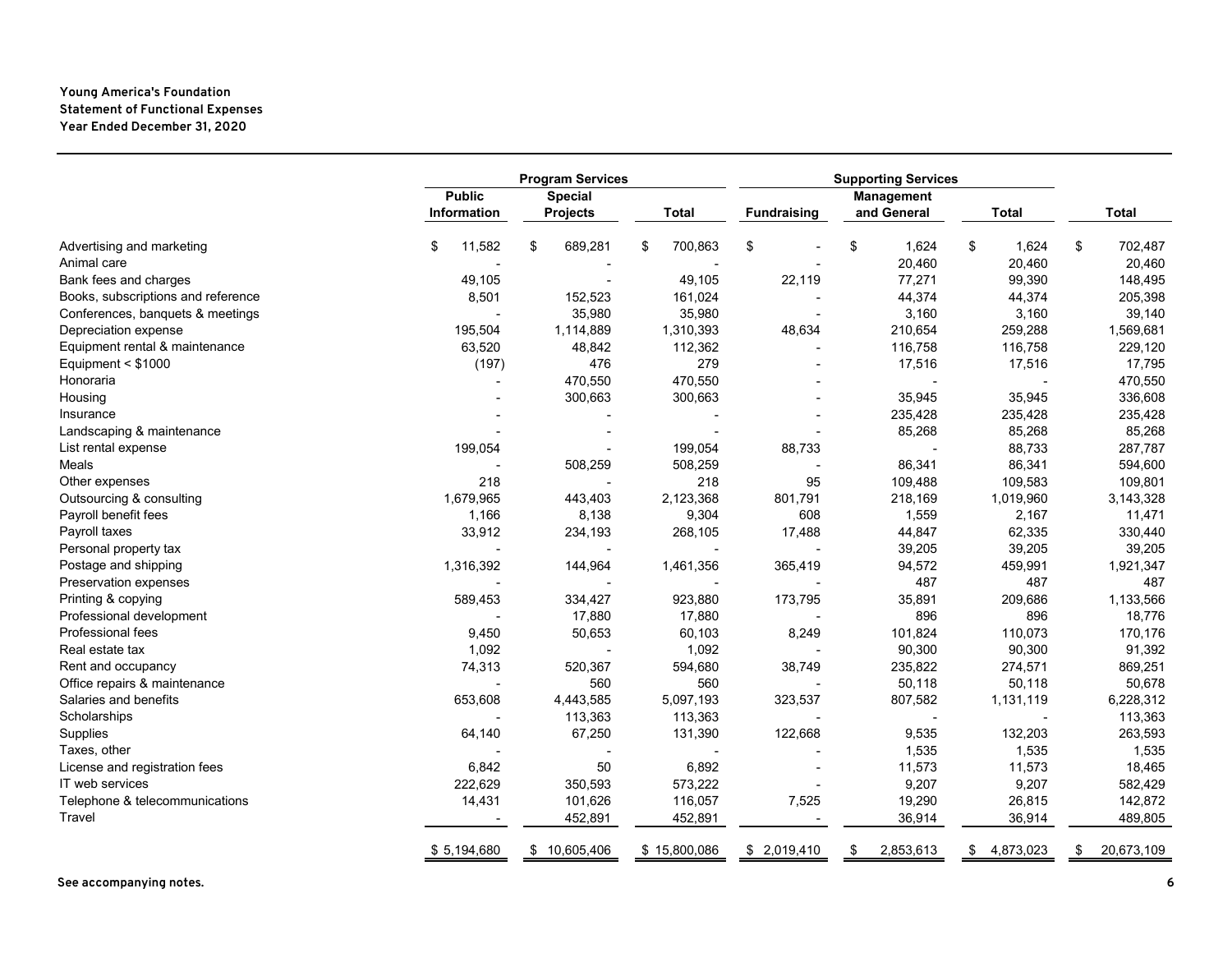#### **Years Ended December 31, 2021 and 2020 Statements of Cash Flows Young America's Foundation**

|                                                                     | 2021                                 |               | 2020                             |                |
|---------------------------------------------------------------------|--------------------------------------|---------------|----------------------------------|----------------|
| Cash flows from operating activities:                               |                                      |               |                                  |                |
| Change in net assets                                                | \$                                   | 16,494,814    | \$                               | 11,129,288     |
| Adjustments to reconcile change in net assets to net cash           |                                      |               |                                  |                |
| from operating activities:                                          |                                      |               |                                  |                |
| Depreciation                                                        |                                      | 1,629,649     |                                  | 1,569,681      |
| Change in value of split interest agreement                         |                                      | (136, 357)    |                                  | (177, 905)     |
| Realized and unrealized loss on investment                          |                                      |               |                                  |                |
| related to annuities                                                |                                      | 79,639        |                                  | 129,583        |
| Realized and unrealized gain on investment                          |                                      | (6, 301, 756) |                                  | (4, 133, 950)  |
| Change in present value discount on promises to give and bequests   |                                      | 498,663       |                                  | 203,668        |
| Receipt of restricted contributions, endowment                      |                                      | (763, 504)    |                                  | (1, 395, 597)  |
| Change in:                                                          |                                      |               |                                  |                |
| Accounts receivable                                                 |                                      | 571,467       |                                  | (264, 092)     |
| Bequests receivable, net                                            |                                      | (3, 173, 372) |                                  | 2,335,582      |
| Promises to give, net                                               |                                      | 870,892       |                                  | 813,584        |
| Prepaid expense                                                     |                                      | (89, 475)     |                                  | 17,671         |
| Other assets                                                        |                                      | (21, 436)     |                                  | (43,088)       |
| Accounts payable and accrued expenses                               |                                      | (58, 365)     |                                  | (371, 589)     |
| <b>Contract liabilities</b>                                         |                                      |               |                                  | 4,395          |
| Deferred rent                                                       |                                      | (199, 119)    |                                  | 298,857        |
| Deferred compensation plans                                         |                                      | (904, 070)    |                                  | 161,112        |
| Net cash provided by operating activities                           |                                      | 8,497,670     |                                  | 10,277,200     |
|                                                                     |                                      |               |                                  |                |
| Cash flows from investing activities:                               |                                      |               |                                  |                |
| Sales of investments                                                |                                      | 2,969,095     |                                  | 13,667,468     |
| Purchases of investments                                            |                                      | (4, 155, 205) |                                  | (22, 341, 415) |
| Purchases of certificates of deposit                                |                                      | (7)           |                                  | (714)          |
| Purchases of property, buildings and equipment                      |                                      | (488, 964)    |                                  | (1, 176, 004)  |
| Purchases of collections                                            |                                      | (131)         |                                  |                |
| Net cash used by investing activities                               |                                      | (1,675,212)   |                                  | (9,850,665)    |
| Cash flows from financing activities:                               |                                      |               |                                  |                |
| Payments of annuities                                               |                                      | (136,008)     |                                  | (198, 914)     |
| Payment of line of credit                                           |                                      |               |                                  | (67, 283)      |
| Receipt of restricted contributions, endowment                      |                                      | 763,504       |                                  | 1,395,597      |
| Net cash provided by financing activities                           |                                      | 627,496       |                                  | 1,129,400      |
| Net change in cash and cash equivalents                             |                                      | 7,449,954     |                                  | 1,555,935      |
| Cash and cash equivalents, beginning of year                        |                                      | 7,876,243     |                                  | 6,320,308      |
| Cash and cash equivalents, end of year                              |                                      | 15,326,197    | \$                               | 7,876,243      |
| Cash and cash equivalents and cash for long-term purposes consisted |                                      |               |                                  |                |
| of the following at end of year:                                    |                                      |               |                                  |                |
| Cash and cash equivalents                                           | \$                                   | 15,226,197    | \$                               | 7,776,243      |
| Cash held for long term purposes                                    |                                      | 100,000       |                                  | 100,000        |
|                                                                     | $\overline{\boldsymbol{\mathsf{s}}}$ | 15,326,197    | $\overline{\boldsymbol{\theta}}$ | 7,876,243      |
|                                                                     |                                      |               |                                  |                |
| Noncash transactions:                                               |                                      |               |                                  |                |
| Conveyance of entity                                                |                                      |               |                                  | 383,646        |
| Donated securities                                                  | $\overline{\boldsymbol{\mathsf{s}}}$ | 1,816,246     | $\overline{\$}$                  | 1,394,953      |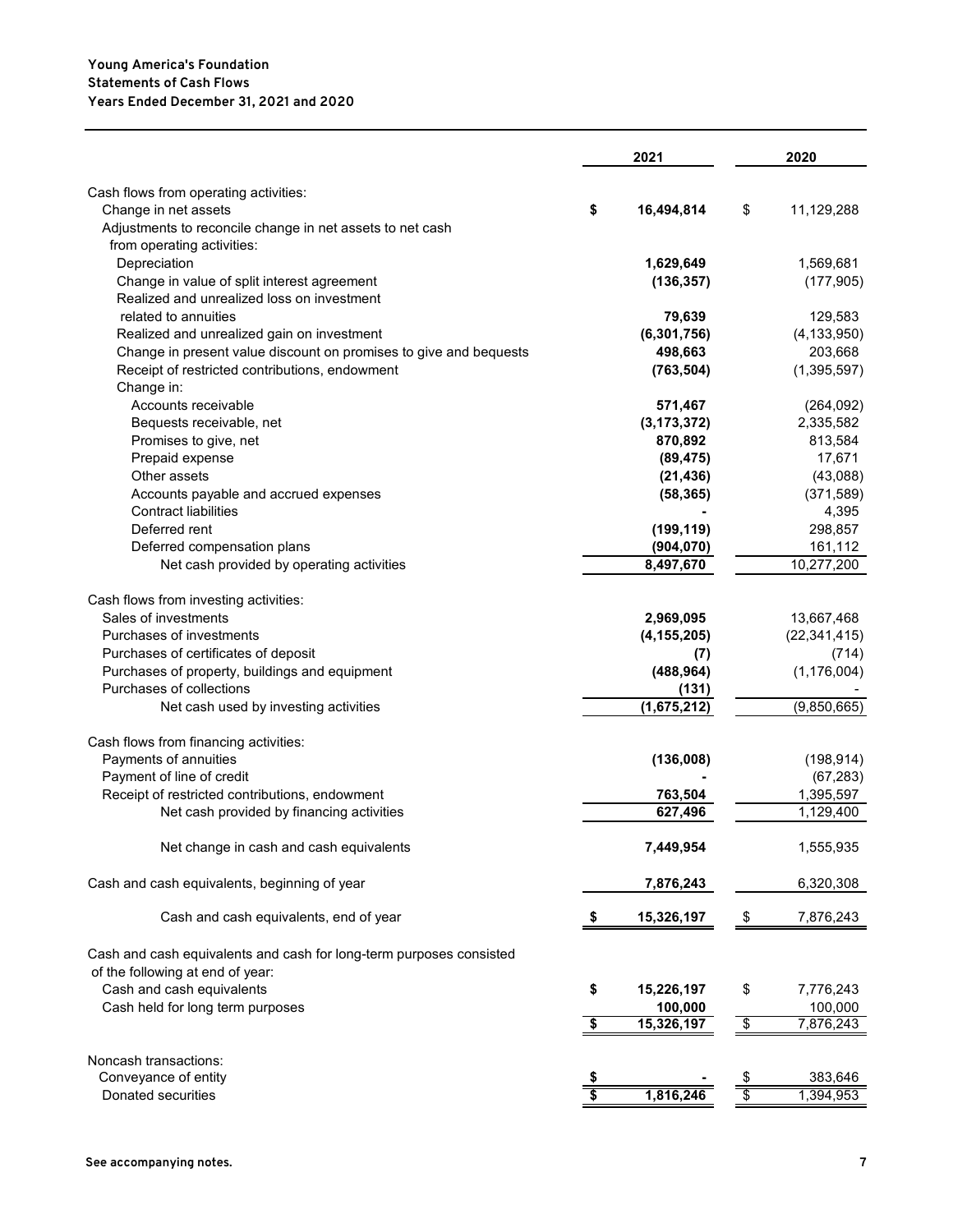#### **Notes to Financial Statements**

#### **1. Organization and Nature of Activities**

Young America's Foundation (the "Foundation") is a not-for-profit organization chartered on November 18, 1969 and headquartered in Reston, Virginia. The Foundation was organized to promote, encourage, and support the development of youth leadership through a series of programs designed to assist young people in acquiring the techniques of leadership, experience in the national life, and generally to encourage leadership roles in the life of the community and nation.

The Foundation's two main programs are special projects and public information. The special projects include lectures, conferences, internships, Young Americans for Freedom student chapters, the National Journalism Center, and the Reagan Ranch program. The public information category provides educational and informational materials through the Foundation's media and communications activities including its web site, newsletters and mailings to the Foundation's target audience in support of its programs.

The Foundation's program activities include:

Premier youth-oriented conferences introducing students to the ideas that make our country great: individual freedom, limited government, a strong national defense, free enterprise, and traditional values. These conferences are held in various locations around the country and are geared to college and high school students.

Campus initiatives include lectures, training materials, and a network of Young Americans for Freedom student chapters. The Foundation provides conservative students with the necessary information, tools and resources to effectively advance conservative ideas on their college or high school campus.

The National Journalism Center is devoted to accuracy, balance, and comprehension of the issues, training students in the skills of press work, and assigning internships at cooperating media locations.

The Reagan Ranch, Western White House, program is devoted to preserving and protecting President Ronald Reagan's Rancho del Cielo located in California and educating young people on the President's ideas of individual freedom, limited government, patriotism and traditional values.

The Reagan childhood home in Dixon, Illinois, includes four properties that make up the Ronal Reagan Home Preservation Foundation (RRHPF).

#### **2. Summary of Significant Accounting Policies**

#### *Basis of presentation*

The accompanying policies of the organization are in accordance with accounting principles generally accepted in the United States of America applied on a basis consistent with that of the preceding years. The Foundation reports information regarding its financial position and activities under standards for not-for-profit organizations issued by the Financial Accounting Standards Board (FASB).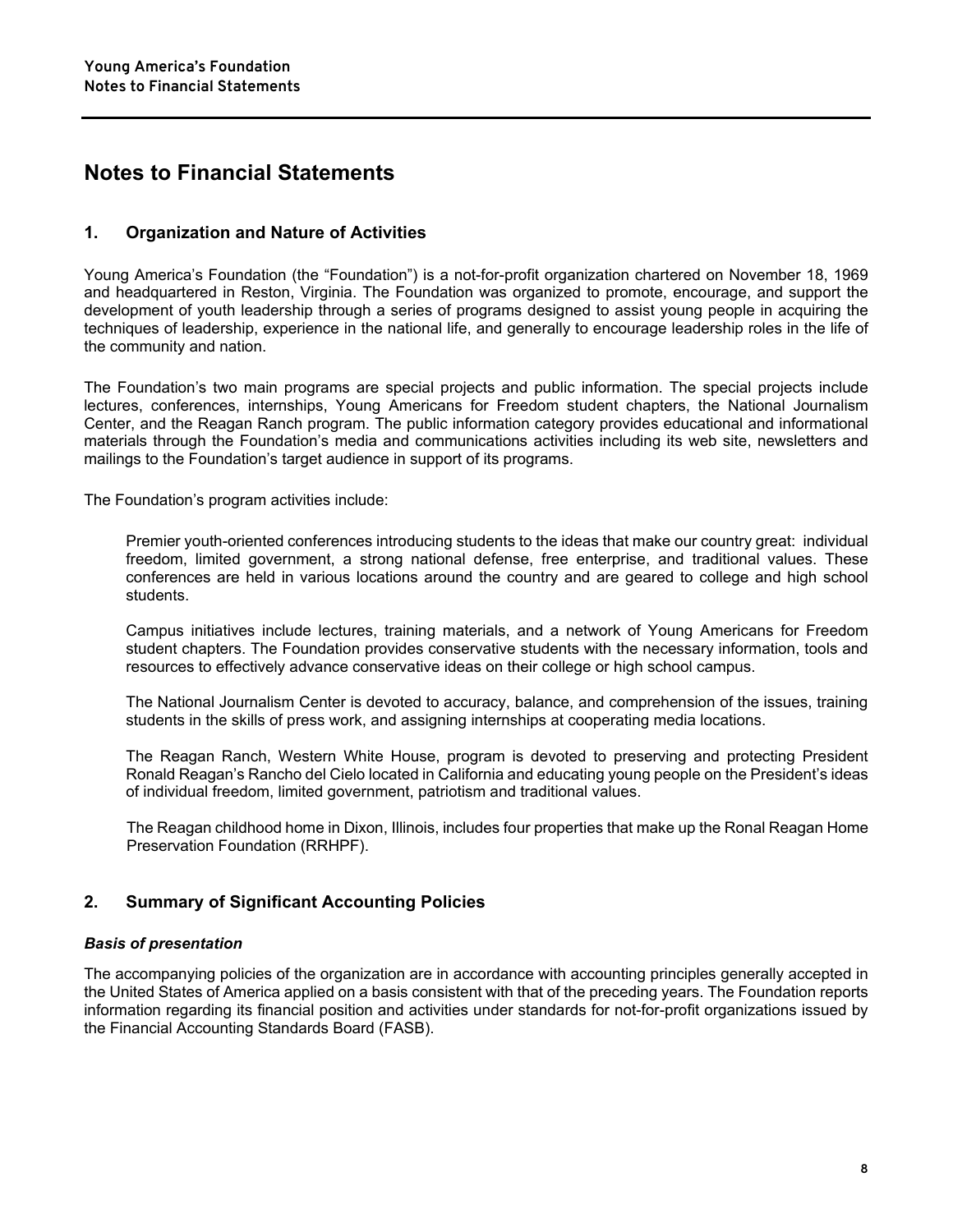#### *Basis of accounting*

These financial statements are prepared under the accrual basis of accounting. Under this accounting method, income is recorded as earned and expenses are recorded as incurred.

#### *Estimates*

The preparation of the financial statements in conformity with accounting principles generally accepted in the United States of America requires management to make estimates and assumptions that affect the reported amounts of assets and liabilities. These estimates also affect the disclosures of contingent assets and liabilities at the date of the financial statements and the reported amounts of revenues and expenses during the period. Accordingly, actual results could differ from those estimates and assumptions.

#### *Classification of net assets*

Net assets and revenues are classified based on the existence or absence of donor-imposed restrictions. Under the standards for not-for-profit organizations issued by FASB, the Foundation is required to report information regarding its financial position and activities in two classes of net assets as follows:

Net assets without donor restrictions – not subject to donor-imposed restrictions and may be expended for any purpose in performing the primary objectives of the organization. These net assets may be used at the discretion of the Foundation's management and the board of directors.

Net assets with donor restrictions – subject to stipulations imposed to donors, and grantors. Some donor restrictions are temporary in nature; those restrictions will be met by actions of the Foundation or by the passage of time. Other donor restrictions are perpetual in nature, whereby the donor has stipulated the funds be maintained in perpetuity.

#### *Cash and cash equivalents*

For financial statement purposes, the Foundation considers highly liquid debt instruments purchased with original maturities of ninety days or less to be cash equivalents. At times, the Foundation's cash may exceed federally insured limits. The Foundation does not believe that this results in any significant credit risk. Cash held for longterm purposes includes cash received with donor-imposed restrictions that limit their use to long-term purposes within net assets with donor restrictions.

#### *Certificate of deposit*

The certificate of deposit is valued at amortized cost and totaled \$57,418 and \$57,411 as of December 31, 2021 and 2020, respectively.

#### *Investments*

Investments are reported at fair value and contributions of marketable securities are recorded at their fair value at the date of donation. Changes in unrealized gains and losses resulting from changes in fair value are reflected in the Statements of Activities. Dividends and interest are recognized as earned.

#### *Accounts receivable*

Accounts receivable are amounts due from colleges and universities for speaker reimbursements and contributions received postmarked by, but not deposited until after December 31. The Foundation uses the allowance method to account for amounts, if any, of its accounts receivable which are considered uncollectible. The Foundation bases its assessment for the allowance for doubtful accounts on historical losses and current economic conditions. Accounts receivable are determined to be past due on a contractual term of 30 days. There was no allowance for doubtful accounts as of December 31, 2021 and 2020.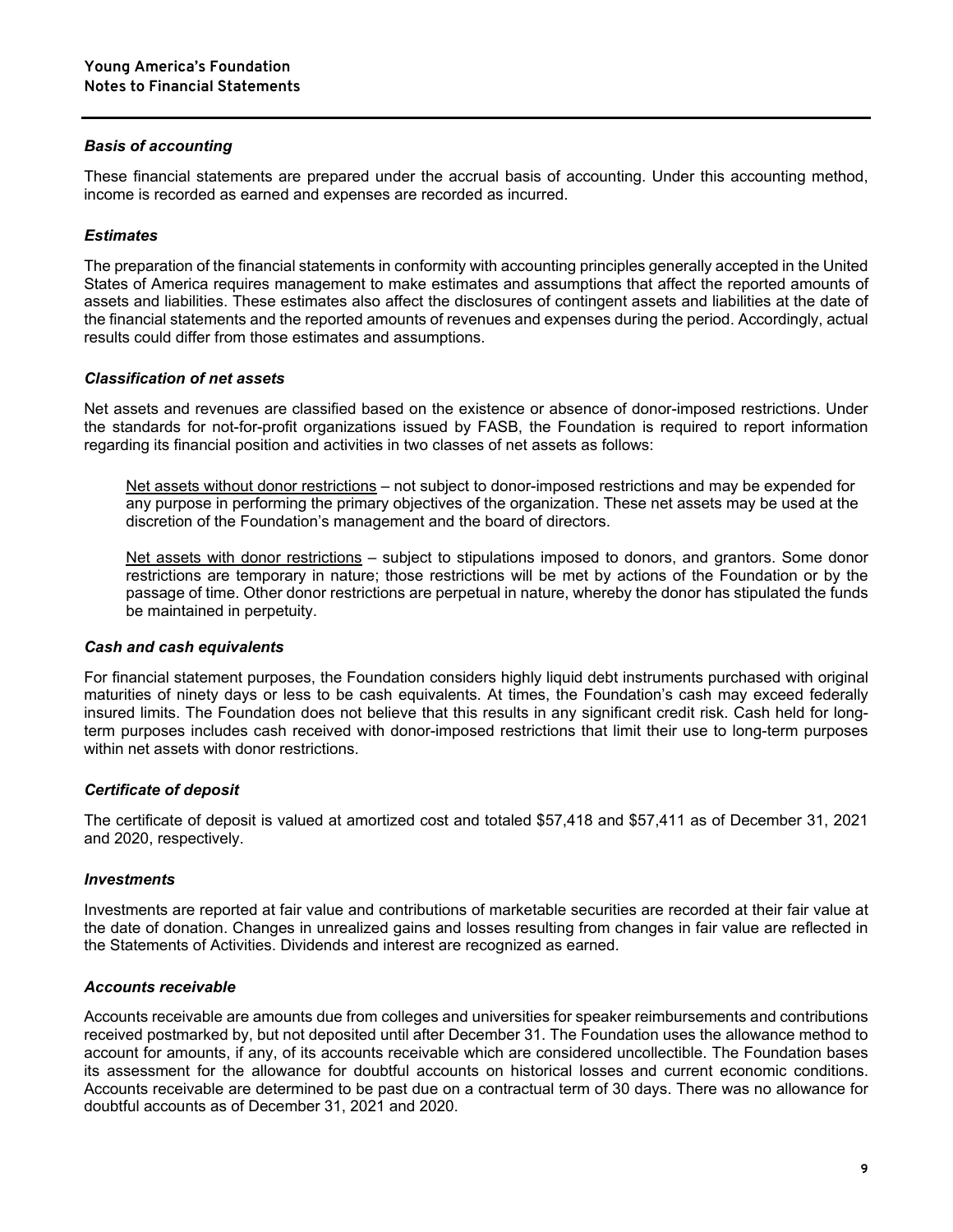#### *Bequests receivable*

The Foundation records bequests to be received as income when it has received notification from the estate of an unconditional bequest that is measurable. Bequests receivable are reviewed for collectability and a provision for uncollectible promises to give is recorded based on management's judgment and analysis of the creditworthiness of the donors, past collection experience, and other relevant factors. The discounts on bequests are computed using a discount rate equal to the prevailing local borrowing rate. Amortization of the discount is included in bequest revenue. There was no allowance for uncollectible bequests as of December 31, 2021 and 2020.

#### *Promises to give*

Unconditional promises to give are recorded as contributions when received. Amounts expected to be collected within one year are recorded at net realizable value. Unconditional promises to give expected to be collected in future years are recorded at the present value of their estimated future cash flows. The discounts on promises to give made prior to January 1, 2009 are computed using risk-free interest rates applicable to the years in which the amounts are pledged. The discounts on promises to give made after January 1, 2009 are computed using a discount rate equal to the prevailing local borrowing rate. Amortization of the discount is included in contribution revenue. Management does not believe that an allowance for uncollectible promises to give is necessary.

#### *Property and equipment*

Property, buildings and equipment are stated at cost and are depreciated using the straight-line method over an estimated useful life of three to five years for equipment and thirty to forty years for property. Property, building and equipment additions and improvements acquired at a cost greater than \$1,000 are capitalized. Contributed property and equipment is recorded at fair value at the date of the donation. If donors stipulate how long the assets must be used, the contributions are recorded as contributions with donor restrictions. In the absence of such stipulations, contributions of property and equipment are recorded as contributions without donor restrictions.

#### *Leasehold improvements*

Leasehold improvements are amortized using the straight-line method over the shorter of the remaining lease term or the estimated useful life of the asset.

#### *Collections*

The Foundation's collections are made up of historical treasures that are held for educational and curatorial purposes. Collections have been recorded as assets at cost, if purchased, or at estimated fair value as of the date of contribution, if contributed. Depreciation is not recorded on collections.

#### *Beneficial interest in remainder trusts*

The Foundation is named as the beneficiary in remainder trusts held by third parties. The trusts, which are invested in cash equivalents, equity and fixed income funds and other assets, are measured at the present value of the future distribution expected to be received over the term of the agreement. The discount rates used in the present value calculation are between 7% and 7.5%. The trusts are included in other assets on the Statements of Financial Position.

#### *Beneficial interest in perpetual trust*

The Foundation is named as the beneficiary in a perpetual trust held by a third party. Perpetual trusts are initially recorded as permanently restricted public support (bequest or contribution revenue, depending on the initial source of the gift) at fair value, based on the Foundation's interest in the fair value of the underlying trust assets at the time of the gift. Subsequent changes to the trust's fair value are reported as permanently restricted net unrealized gains or losses on perpetual trusts and are included in change in value of split interest agreement on the Statements of Activities. Income received from the trust is reported as investment income with or without donor restrictions,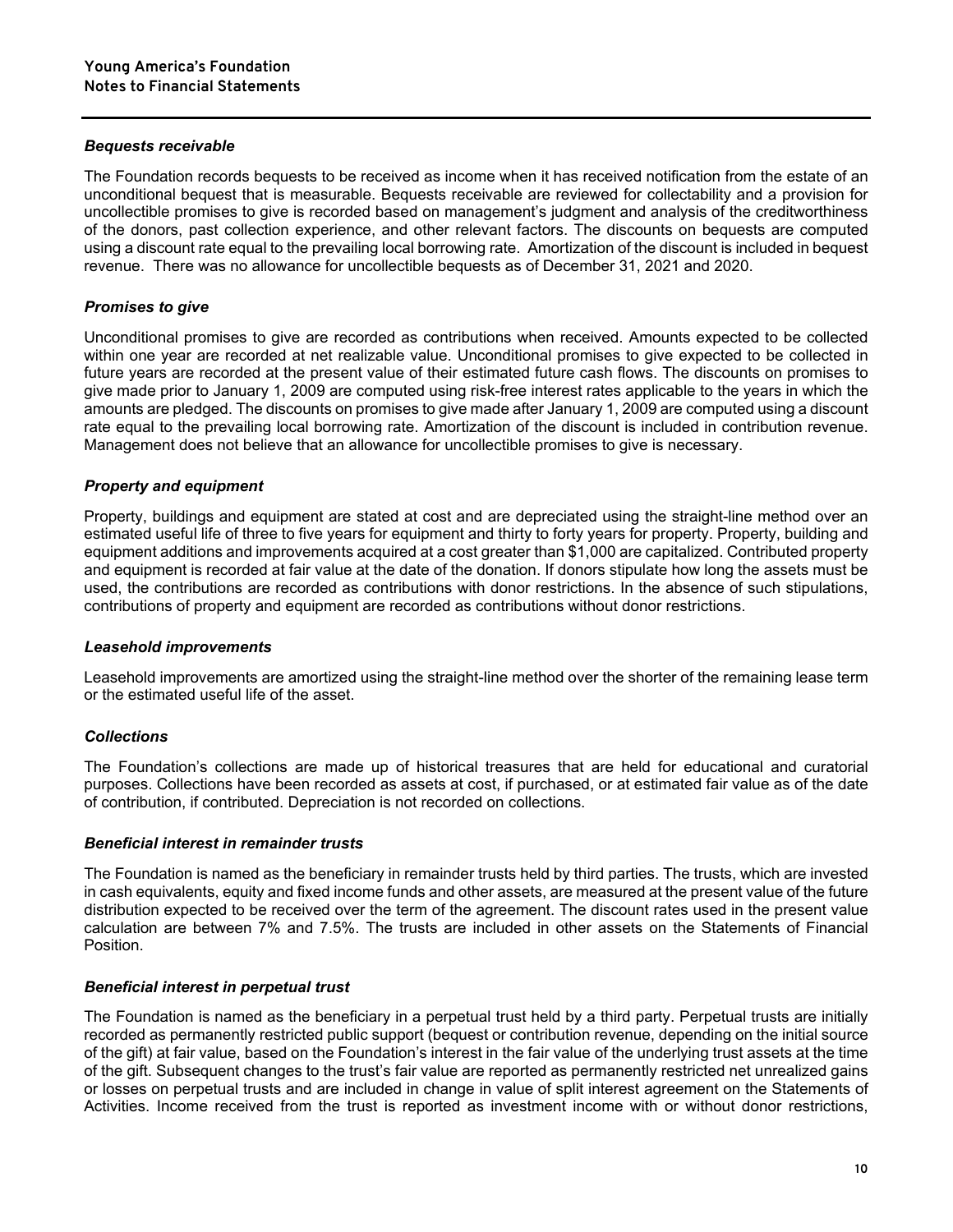depending on the existence or absence of donor-imposed restrictions. The trust is included in other assets on the Statements of Financial Position.

Under the term of the trust, the Foundation has an irrevocable right to receive a portion of the income earned on the trust assets in perpetuity. Distributions from the trust are based on the terms of the underlying trust agreement and generally require that investment income be distributed on at least an annual basis. The trust is invested in cash equivalents, municipal bonds, preferred securities, common stocks, mutual funds, real estate trusts and funds and real property.

#### *Annuities payable*

The liability for annuities is based on actuarially determined present values considering the income, beneficiaries and applicable discount rates based on federal tables. Actuarial adjustments are recognized in the Statements of Activities for the changes in the value and are included in change in value of split interest agreements (see Note 11).

#### *Deferred rent*

The Foundation recognizes the minimum non-contingent rents required under operating leases as rent expense on a straight-line basis over the life of the lease. Differences between amounts recognized as expense and the amounts actually paid are recorded as deferred rent on the Statements of Financial Position.

#### *Revenue recognition*

Contributions received are recorded as net assets without donor restrictions or net assets with donor restrictions, depending on the existence and/or nature of any donor-imposed restrictions. When a restriction expires (that is, when a stipulated time restriction ends or purpose restriction is accomplished), net assets with donor restrictions are reclassified to net assets without donor restrictions and reported in the statements of activities as net assets released from restrictions. Contributions considered to be nonexchange transactions that include donor-imposed conditions are recognized as revenue when the condition is met.

Conference and speaker income are recorded as revenue in the applicable period when the event occurs. List rental income is recorded as revenue when a contract with a mailing house is fulfilled. Publication sales revenue are recognized at the point of the sale of the materials. Revenue received in advance of the period in which it is earned is deferred to subsequent periods. Contract liabilities are comprised of conference revenue received in advance.

In-kind contribution - In-kind contributions are recorded at their fair value at the earlier of when promised or received, provided there is an objective basis for such valuation.

Bequests – income from bequests is recognized when notification is received from the estate of an unconditional bequest that is measurable.

Conference income **-** Conference income is recognized on the date that the conference takes place.

Speaker income **-** Speaker income is recognized on the date the speech takes place.

List rental income **-** List rental income is recognized when a contract with a mailing house is fulfilled.

Publication sales **-** Publication sales income is recognized at the point of the sale of the materials.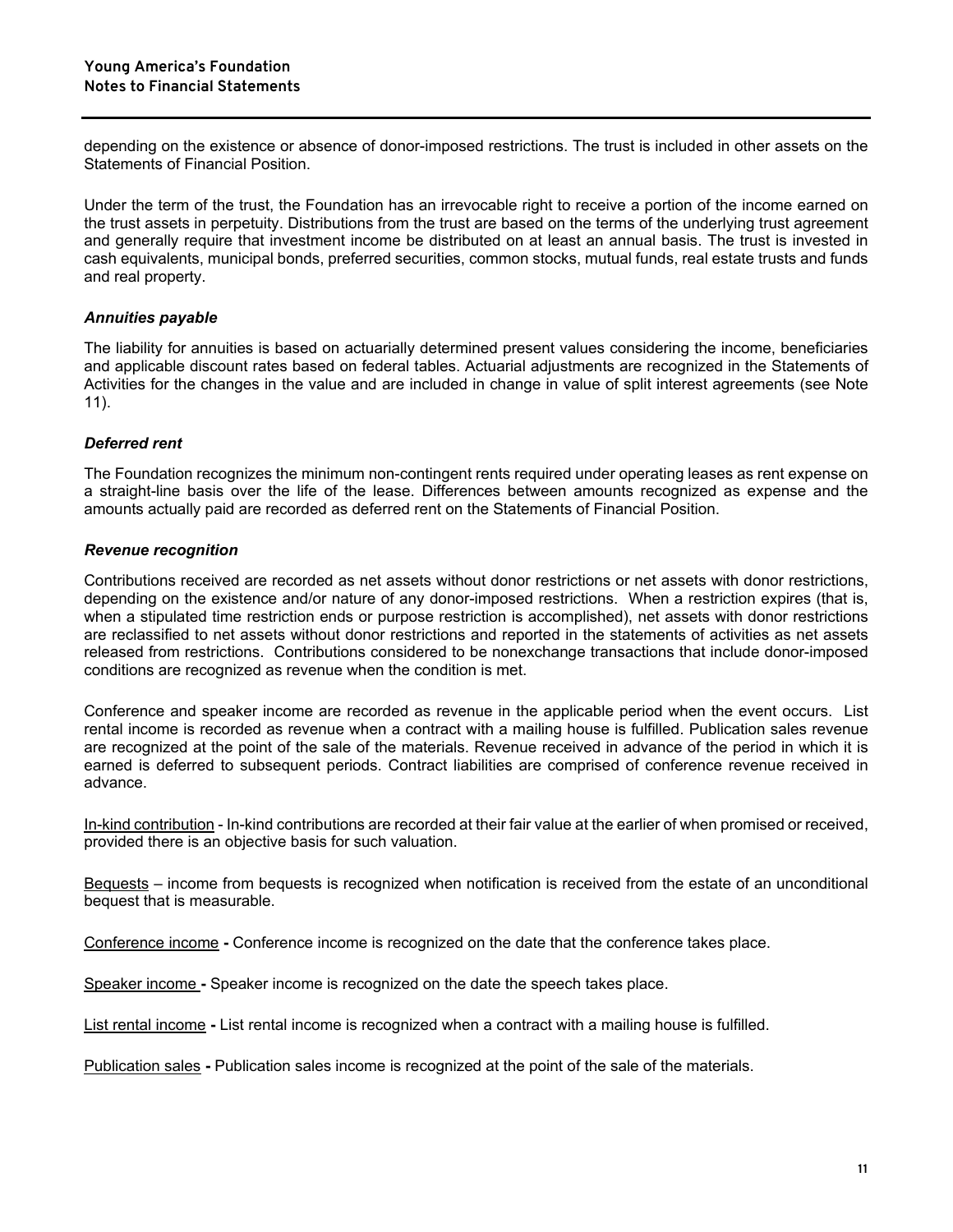#### **Disaggregation of revenue from contracts with customers**

The following table disaggregates the Foundation's revenue based on the timing of satisfaction of performance obligation for the years ended December 31:

|                                                                                                     | 2021                      | 2020    |
|-----------------------------------------------------------------------------------------------------|---------------------------|---------|
| Performance obligations satisfied over time<br>Performance obligations satisfied at a point in time | $\blacksquare$<br>500,323 | 202.452 |
|                                                                                                     | 500.323                   | 202.452 |

#### **Variable considerations**

There is rarely variable consideration included in the Foundation's contracts with customers.

#### *Donated securities*

The Foundation classifies cash receipts from the sale of donated securities that upon receipt were converted nearly immediately into cash and contained no donor-imposed restrictions as cash flows from operations on the Statements of Cash Flows, while cash receipts from the sale of donated securities with donor-imposed long-term restrictions are classified as financing activities. Otherwise, receipts from the sale of donated securities are classified as cash flows from investing activities.

#### *Functional allocation of expenses*

The costs of furthering the mission of the Foundation through programs and activities are reflected in the financial statements on a functional basis. As such, certain costs have been allocated among programs and supporting activities. Management on a fair and equitable basis determines such allocations.

The expenses that are allocated include the following:

| <b>Expense</b>                 | <b>Method of</b><br><b>Allocation</b> |
|--------------------------------|---------------------------------------|
| Salaries & benefits            | Time and effort                       |
| Depreciation                   | Department salary                     |
| Rent & occupancy               | Department salary                     |
| Postage & shipping             | Analysis of purpose                   |
| Printing                       | Analysis of purpose                   |
| Equipment rental & maintenance | Analysis of purpose                   |
| Outsourcing & consulting       | Analysis of purpose                   |
| <b>Professional fees</b>       | Analysis of purpose                   |
| Information technology         | Analysis of purpose                   |
| Travel                         | Analysis of purpose                   |
| Meals                          | Analysis of purpose                   |
|                                |                                       |

#### *Costs of joint activities*

The Foundation accounts for costs of joint activities which are part fundraising and have elements of one or more other functions, such as program or management and general, according to certain criteria of purpose, audience and content in order to allocate any portion of the costs of joint activities to a functional area other than fundraising.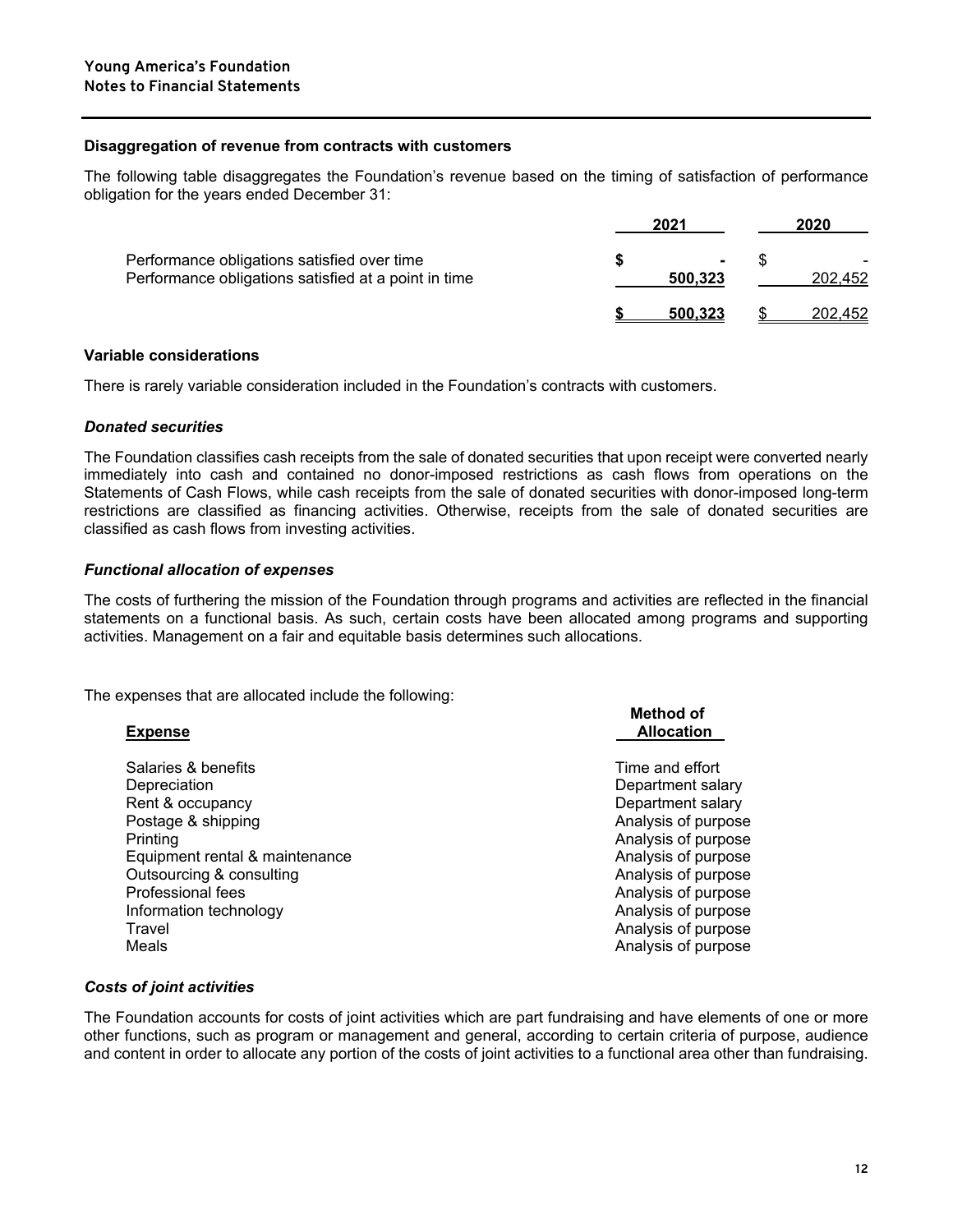#### *Advertising*

Advertising costs are expensed as incurred. For the years ended December 31, 2021 and 2020, advertising costs totaled \$1,024,034 and \$550,462, respectively.

#### *Income tax status*

The Foundation is exempt from federal income taxes under Section 501(c)(3) of the Internal Revenue Code, except to the extent of any unrelated business income. Therefore, the accompanying financial statements do not reflect a provision or liability for federal and state income taxes. The Foundation has determined that it does not have any material unrecognized tax benefits or obligations as of December 31, 2021 and 2020. The Foundation is classified as a public charity.

#### *Recently issued accounting standards*

#### Leases

In February 2016, the FASB issued ASU 2016-02, "Leases". Under the new standards, lessees will need to recognize a right-of-use asset and a lease liability for virtually all their leases (other than leases that meet the definition of a short-term lease). The liability will be equal to the present value of lease payments. For income statement purposes, the FASB continued the dual model, requiring leases to be classified as either operating or finance. Operating leases will result in straight-line expense (similar to current operating leases) while finance leases will result in a front-loaded expense pattern (similar to current capital leases). Classification will be based on criteria that are largely similar to those applied to current lease accounting. Extensive quantitative and qualitative disclosures will be required to provide greater insight into the extent of revenue and expense recognized and expected to be recognized from existing contracts. The new standard will be effective for the Foundation January 1, 2022, and the Foundation is currently evaluating the effect this accounting standard may have on its financial statements.

#### Gifts in kind

The FASB issued ASU 2020-07, "Not-for-Profit Entities (Topic 958): Presentation and Disclosures by Not-for-Profit Entities for Contributed Nonfinancial Assets" to increase transparency related to contributed nonfinancial assets (gifts in kind) through enhancements to presentation and disclosures. ASU 2020-07 is effective for the Foundation on January 1, 2022, and the Foundation is currently evaluating the effect this accounting standard may have on its financial statements.

#### *Subsequent Events*

In preparing these financial statements, the Foundation has evaluated events and transactions for potential recognition or disclosure through May 17, 2022, the date the financial statements were available to be issued.

#### *Reclassifications*

Certain reclassifications have been made to the 2020 financial statement presentation to correspond to the current year's format. Net assets and changes in net assets are unchanged due to these reclassifications.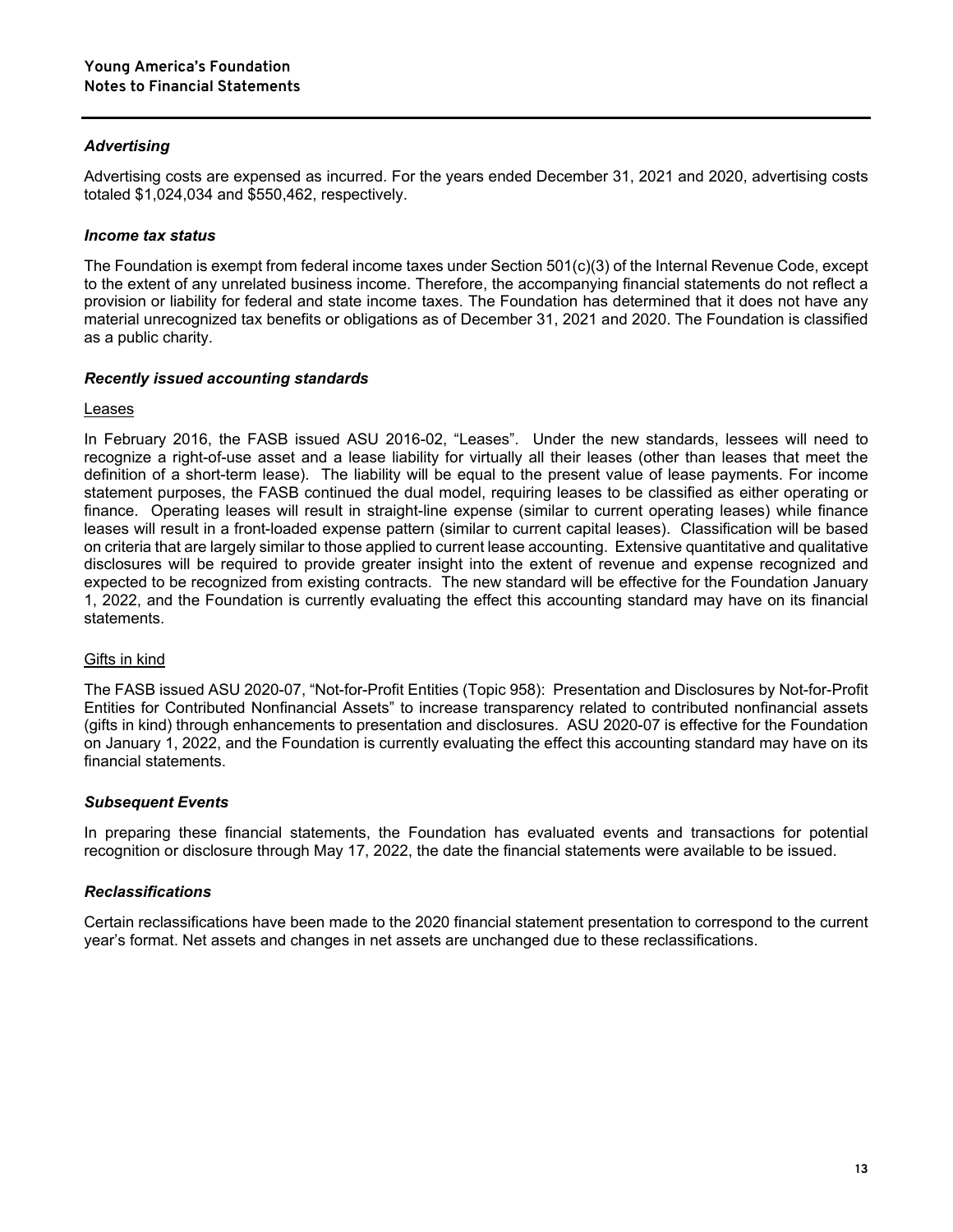#### **3. Availability and Liquidity**

As part of its liquidity management, the Foundation has a policy to structure its financial assets to be available as its general expenses, liabilities, and other obligations come due. The Foundation seeks to cover 2 months of budgeted operational expenses (approximately \$4 million). Excess cash is invested in the Foundation's investment portfolio (see Note 5). The Foundation keeps average days cash on hand of 60 days at December 31, 2021.

Financial assets available for general expenditure within one year of the statements of financial position consist of the following at December 31, 2021 and 2020:

|                                                                                              |   | 2021       | 2020            |
|----------------------------------------------------------------------------------------------|---|------------|-----------------|
| Current financial assets:                                                                    |   |            |                 |
| Cash and cash equivalents                                                                    | S | 15,226,197 | \$<br>7,776,243 |
| Investments and deferred compensation                                                        |   | 51,265,306 | 43,777,440      |
| Accounts receivable, net                                                                     |   | 631,178    | 1,202,645       |
| Bequests receivable, current portion                                                         |   | 5,041,192  | 919,544         |
| Promises to give, current portion                                                            |   | 1,120,758  | 1,898,508       |
| Prepaid expenses                                                                             |   | 587,871    | 498,396         |
| Total current financial assets                                                               |   | 73,872,502 | 56,072,776      |
| Less amounts not available to be used within one year:<br>Net assets with donor restrictions |   | 53,323,599 | 42.076.250      |
| Financial assets available to meet general expenditures                                      |   |            |                 |
| over the next twelve months                                                                  |   | 20.548.90  | 13.996.526      |

#### **4. Risk and Uncertainties**

The Foundation invests in various investment securities that are exposed to different risks such as interest rate, credit and market volatility risks. Due to the level of risk associated with certain securities, it is at least reasonably possible that changes in the value of investment securities will occur in the near term and such changes could materially affect the Foundation's account balances and amounts reported in the Statements of Financial Position.

#### **5. Investments**

The Foundation considers investment return on restricted funds to be investment income without donor restrictions if restrictions are met during the fiscal year. The Foundation received donations with respect to charitable gift annuities from various donors (see Note 11). The funds are restricted until the obligations under the annuities have been met.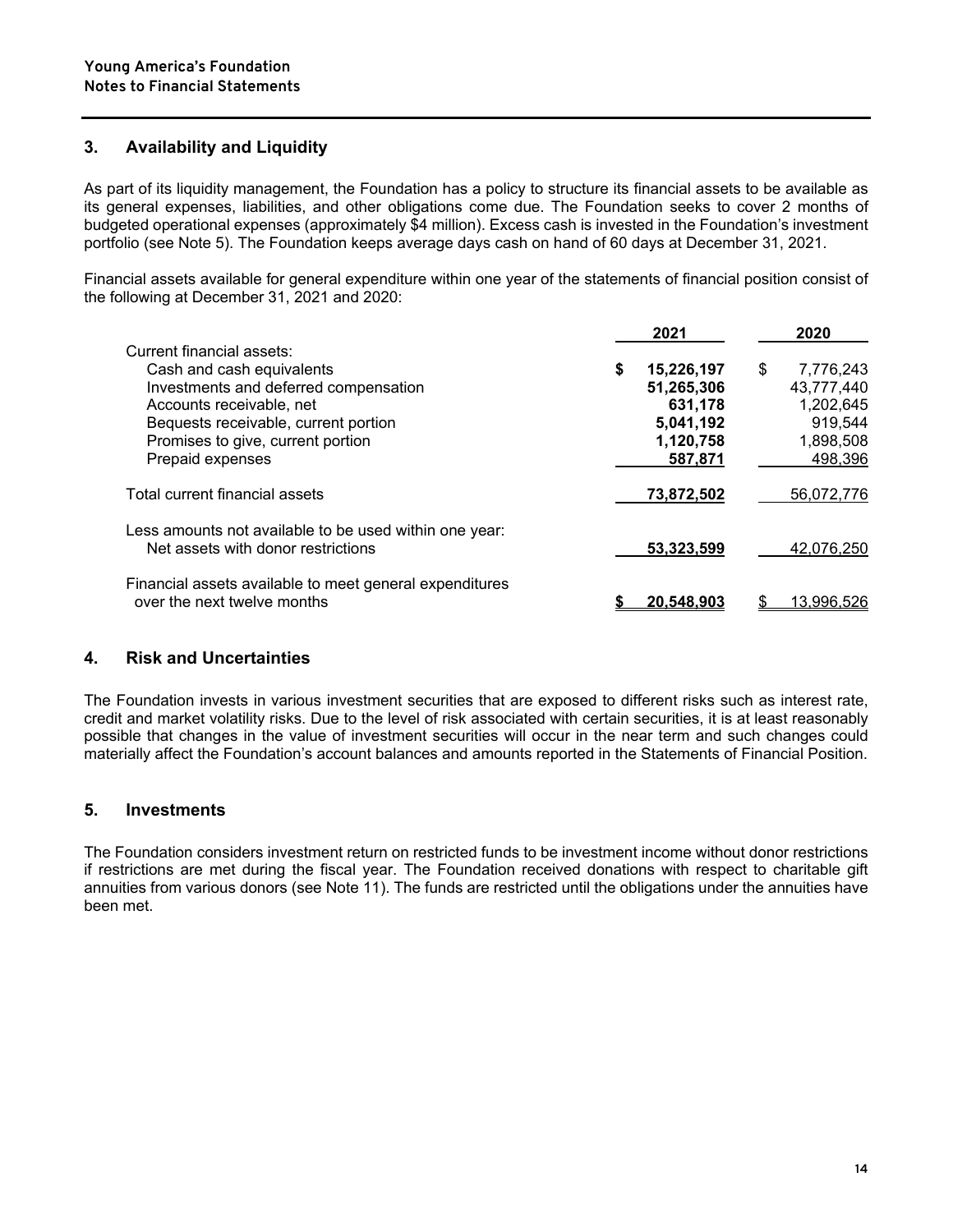Investments consisted of the following as of December 31:

|                              | 2021              | 2020            |
|------------------------------|-------------------|-----------------|
| Money market mutual funds    | 2,757,497<br>\$   | \$<br>2,449,154 |
| Domestic equity mutual funds | 37,873,666        | 31,291,556      |
| Equities                     | 4,641,454         | 3,167,572       |
| Fixed income mutual funds    | 5,552,239         | 6,347,059       |
| Government securities        | 437,258           | 522,099         |
| Exchange traded funds        | 3,192             |                 |
| Total investments            | <u>51.265.306</u> | 43,777,440      |

Investment income consisted of the following for the year ended December 31:

|                                                                                                  | 2021                               | 2020                                   |
|--------------------------------------------------------------------------------------------------|------------------------------------|----------------------------------------|
| Investment income:<br>Interest and dividends<br>Investment fees<br>Realized and unrealized gains | 922.311<br>(105, 042)<br>5,993,393 | 709.330<br>S<br>(96, 630)<br>3,926,992 |
| Gross investment income<br>Plus: investment income included                                      | 6,810,662                          | 4,539,692                              |
| in change in value of annuities                                                                  | 171,022                            | 204,050                                |
| Total investment income, net                                                                     | 6.981.684                          | 4,743,742                              |

#### **6. Fair Value Measurements**

Financial Accounting Standards Board (FASB) Accounting Standards Codification (ASC) 820, *Fair Value Measurements and Disclosures,* provides the framework for measuring and reporting financial assets and liabilities at fair value. ASC 820 defines fair value as the price that would be received to sell an asset or paid to transfer a liability (an exit price) in the principal or most advantageous market for the asset or liability in an orderly transaction between market participants on the measurement date.

The codification establishes a three-level hierarchy which prioritizes the inputs used in measuring fair values. These tiers include:

- **Level 1:** quoted prices in active markets for identical assets or liabilities as of the reporting date;
- **Level 2:** quoted prices for similar assets or liabilities in active markets; quoted prices for identical or similar assets or liabilities in markets that are not active; and inputs other than quoted prices (such as interest rate and yield curves).
- **Level 3:** uses inputs that are unobservable, supported by little or no market activity and reflect significant management judgment.

The asset or liability's fair value measurement level within the fair value hierarchy is based on the lowest level of any input that is significant to the fair value measurement. Valuation techniques used need to maximize the use of observable inputs and minimize the use of unobservable inputs.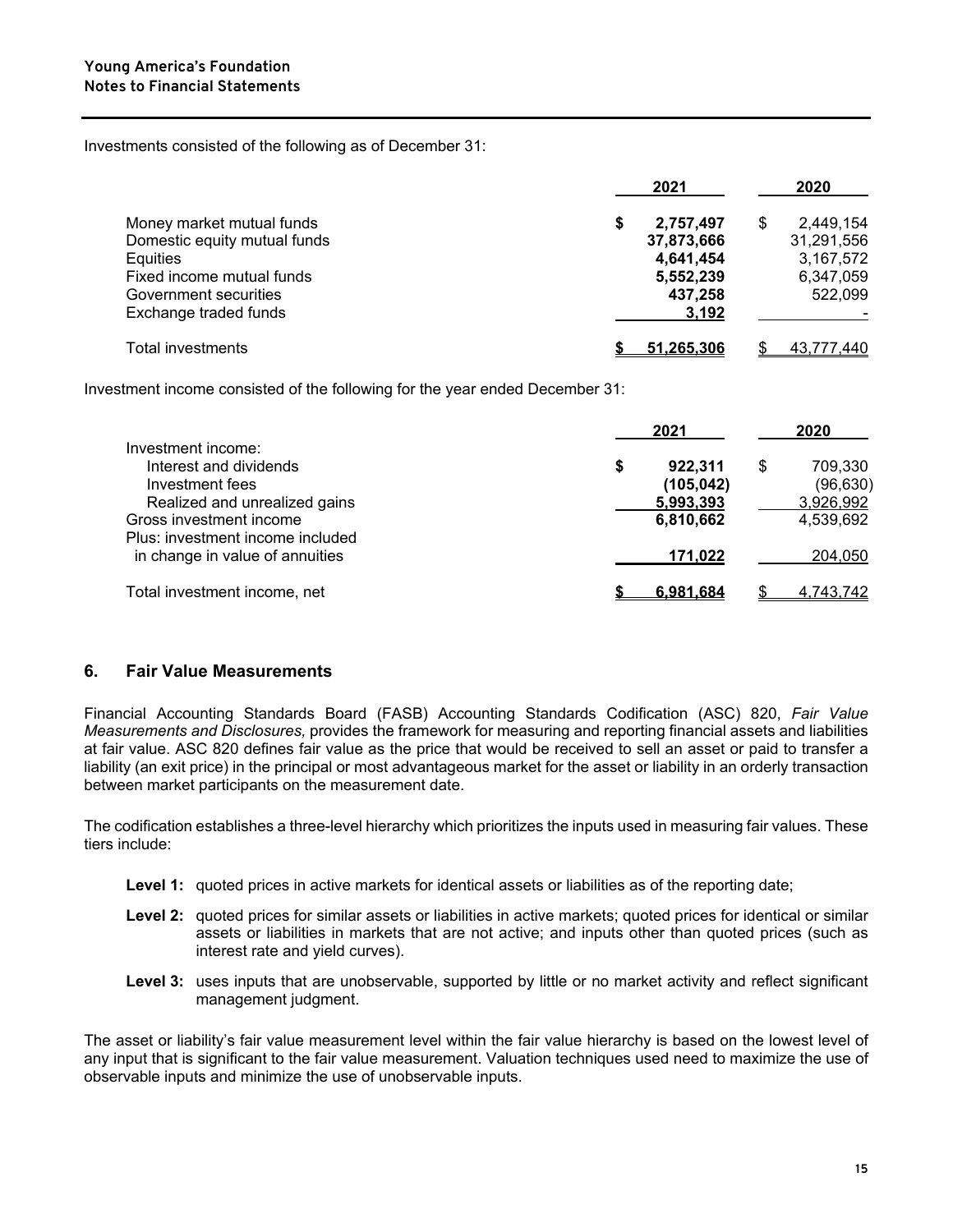The following is a description of the valuation methodologies used for asset measurements at fair value. There have been no changes in the methodologies used at December 31, 2021 and 2020.

Mutual funds*:* Valued at the quoted market value of the net asset value (NAV) of shares held by the Foundation at year end. The mutual funds held by the Foundation are deemed to be actively traded.

Equity securities: Valued at the closing price reported in the active market in which individual securities are traded.

Government securities: Valued at the quoted market price or dealer quotes for similar instruments that are used to estimate the fair value.

Exchange traded funds: Valued at the quoted market price of the net asset value (NAV) of shares held by the Foundation at year-end.

The tables below summarize investments, by level, for items measured at fair value on a recurring basis at December 31, 2021 and 2020:

| Fair Value as of December 31, 2021 |                |           |                 |  |  |  |
|------------------------------------|----------------|-----------|-----------------|--|--|--|
| Level 1                            | <b>Level 2</b> | Level 3   | <b>Total</b>    |  |  |  |
|                                    |                | 414.932   | <u>414.932</u>  |  |  |  |
|                                    |                | 1.290.733 | 1.290.733<br>S. |  |  |  |
|                                    |                |           |                 |  |  |  |
|                                    |                |           | (963.830)       |  |  |  |
|                                    |                |           |                 |  |  |  |
| \$2,757,497                        | \$             | \$        | \$2,757,497     |  |  |  |
| 37,873,666                         |                |           | 37,873,666      |  |  |  |
|                                    |                |           | 4,641,454       |  |  |  |
| 5,552,239                          |                |           | 5,552,239       |  |  |  |
|                                    | 437,258        |           | 437,258         |  |  |  |
| 3,192                              |                |           | 3,192           |  |  |  |
| \$50.828.048                       | 437.258        |           | \$51.265.306    |  |  |  |
|                                    | 4,641,454      |           | (963.830)       |  |  |  |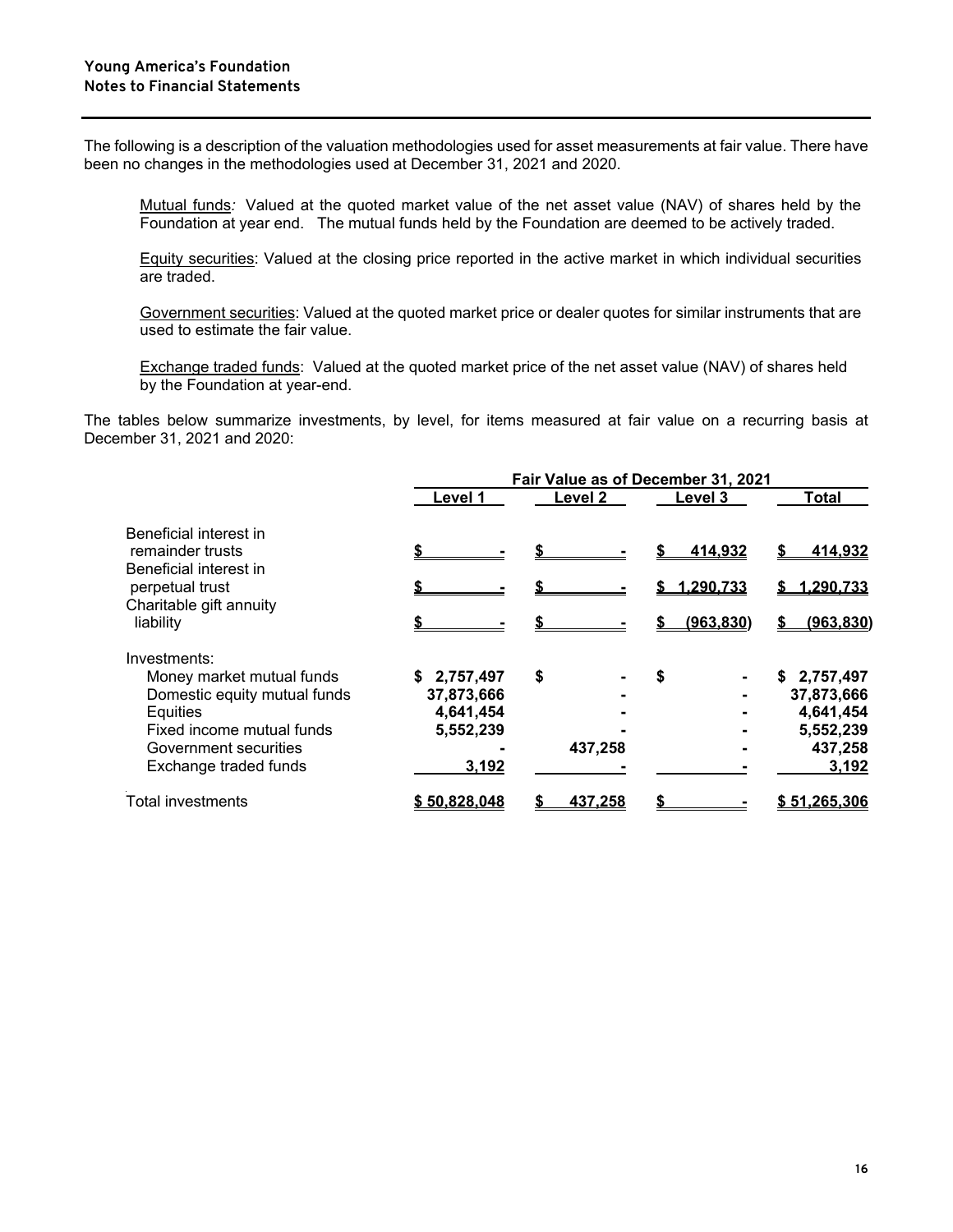|                                                                      |              |         | Fair Value as of December 31, 2020 |                    |
|----------------------------------------------------------------------|--------------|---------|------------------------------------|--------------------|
|                                                                      | Level 1      | Level 2 | Level 3                            | Total              |
| Beneficial interest in<br>remainder trusts<br>Beneficial interest in |              | \$.     | 378,091                            | 378,091<br>\$.     |
| perpetual trust                                                      |              |         | <u>1,191,217</u>                   | 1,191,217<br>S.    |
| Charitable gift annuity<br>liability                                 |              |         | (1,020,199)<br>\$.                 | (1,020,199)<br>\$. |
| Investments:                                                         |              |         |                                    |                    |
| Money market mutual funds                                            | \$2,449,154  | \$      | \$                                 | \$2,449,154        |
| Domestic equity mutual funds                                         | 31,291,556   |         |                                    | 31,291,556         |
| Equities                                                             | 3,167,572    |         |                                    | 3,167,572          |
| Fixed income mutual funds                                            | 6,347,059    |         |                                    | 6,347,059          |
| Government securities                                                |              | 522,099 |                                    | 522,099            |
| <b>Total investments</b>                                             | \$43,255,341 | 522,099 |                                    | \$43,777,440       |

The Foundation recognizes transfers of assets into and out of levels as of the date an event or change in circumstances causes the transfer. There were no transfers between levels in the years ended December 31, 2021 and 2020.

Level 3 beneficial interest in remainder trusts, which are invested in cash equivalents, equity and fixed income funds, and other assets are measured at the present value of the future distributions expected to be received over the term of the agreement, discounted at rates between 7% and 7.5%, which reflect current market conditions, adjusted for the life expectancy of the lead beneficiary using IRS actuarial tables.

The following is a reconciliation of the beginning to ending balance of the beneficial interests in remainder trusts measured at fair value using significant unobservable inputs (level 3) during the periods ended December 31:

| Beneficial interest in remainder trusts               | 2021              |  | 2020              |  |  |
|-------------------------------------------------------|-------------------|--|-------------------|--|--|
| Beginning balance<br>Unrealized gain (loss) on trusts | 378.091<br>36.841 |  | 348.082<br>30,009 |  |  |
| Ending balance                                        | 414.932           |  | <u>378,091</u>    |  |  |

The valuation of the beneficial interest in the perpetual trusts falls under level 3, as there are no significant observable inputs. The trust valuation is based on the Foundation's interest in the fair value of the underlying trust assets.

The following is a reconciliation of the beginning to ending balance of the beneficial interest in perpetual trust measured at fair value using significant unobservable inputs (Level 3) during the periods ended December 31:

| Beneficial interest in perpetual trust | 2021                | 2020                      |
|----------------------------------------|---------------------|---------------------------|
| Beginning balance<br>Change in value   | 1,191,217<br>99.516 | 1,043,321<br>S<br>147,896 |
| Ending balance                         | 1.290.733           | 1.191.217                 |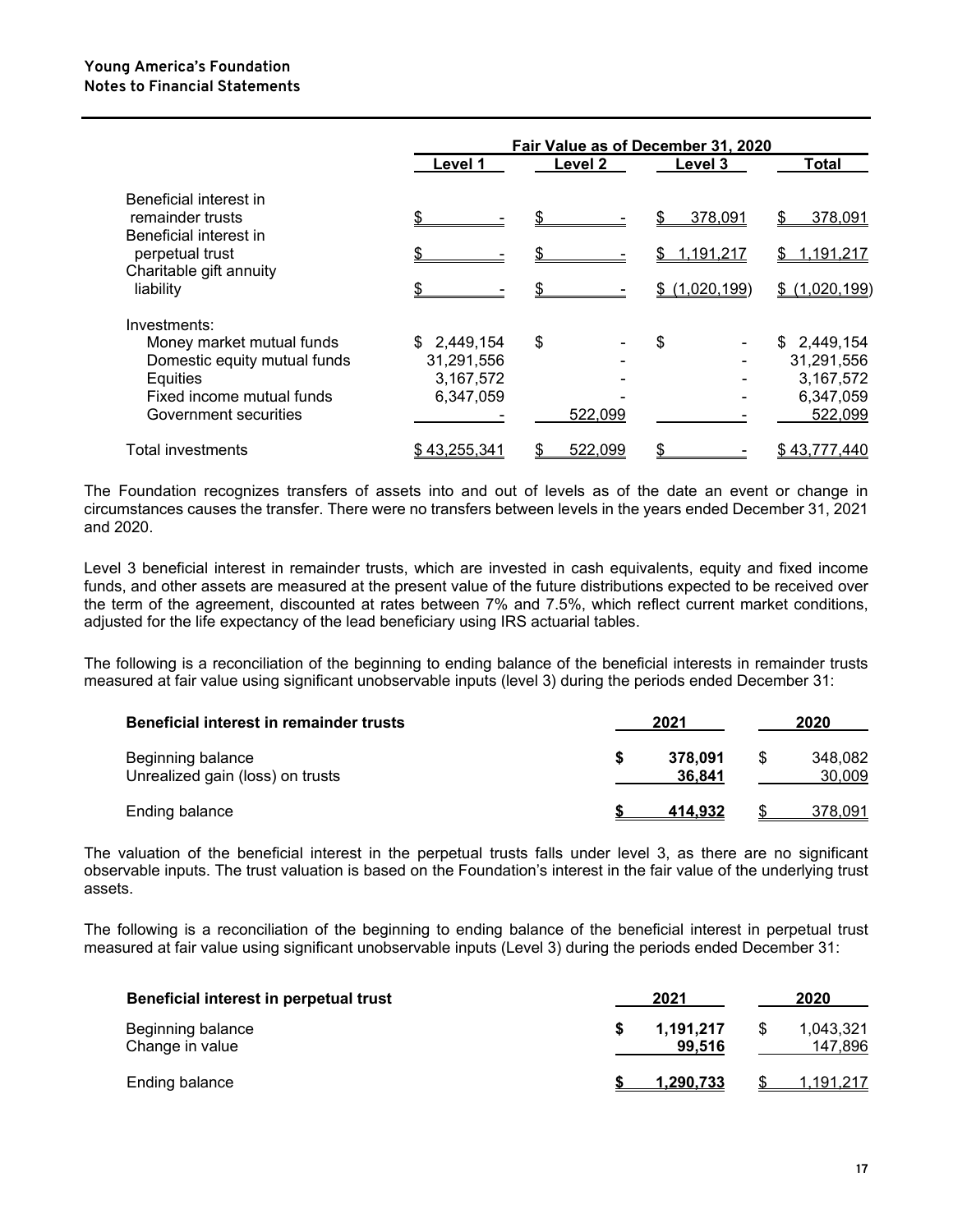The unrealized gain (loss) on trusts is the change in value of the split-interest agreement and is recorded in revenue on the Statements of Activities.

The Level 3 charitable gift annuity liability is valued using the income approach, in the form of present value using interest rates ranging from 1% and 6%, and the 2000 Annuity life expectancy tables as of December 31, 2021 and 2020. As of January 1, 2015, any new gift annuity received is discounted based on the 2012 IAR table. The discount rate is determined based on the individual annuity agreement. The discount associated with the liability is adjusted for changes in life expectancies.

The following is a reconciliation of the beginning to ending balance of the charitable gift annuity liability measured at fair value using significant unobservable inputs (level 3) during the years ended December 31:

| <b>Charitable gift annuity liability</b>                   | 2021                             |  |                                    |
|------------------------------------------------------------|----------------------------------|--|------------------------------------|
| Beginning balance<br>Payments<br>Actuarial change in value | 1,020,199<br>(136,008)<br>79.639 |  | 1,089,530<br>(198, 914)<br>129,583 |
| Ending balance                                             | 963.830                          |  | <u>020,199,</u>                    |

The following tables summarize the valuation techniques and significant unobservable inputs used for the Foundation's assets and liabilities categorized within Level 3 of fair value hierarchy at December 31, 2021 and 2020:

| <b>Assets and liabilities</b>           | <b>Valuation</b><br><b>Techniques</b>                                                                               | Unobservable<br>Input                                                           | Range of<br><b>Significant</b><br>Input<br>Values |    | <b>Fair Value</b><br>at<br><b>December</b><br>31, 2021 |
|-----------------------------------------|---------------------------------------------------------------------------------------------------------------------|---------------------------------------------------------------------------------|---------------------------------------------------|----|--------------------------------------------------------|
| Beneficial interest in remainder trusts | <b>Income</b><br>approach                                                                                           | Discount rate                                                                   | $7\% - 7.5\%$                                     | \$ | 414,932                                                |
|                                         | <b>Present value</b><br>of future<br>cash flows                                                                     | Life<br>expectancy                                                              | <b>IRS Actuarial</b><br>Table Pub.<br>1458        |    |                                                        |
| Beneficial interest in perpetual trust  | <b>Income</b><br>approach<br><b>Discounted</b><br>cash flow<br>analysis of<br>assets<br>contributed to<br>the trust | <b>Beneficial</b><br>interest based<br>on assets<br>contributed to<br>the trust | N/A                                               | S. | 1,290,733                                              |
| Charitable gift annuity liability       | <b>Income</b><br>approach                                                                                           | Discount rate                                                                   | 1% - 6%                                           | \$ | 963,830                                                |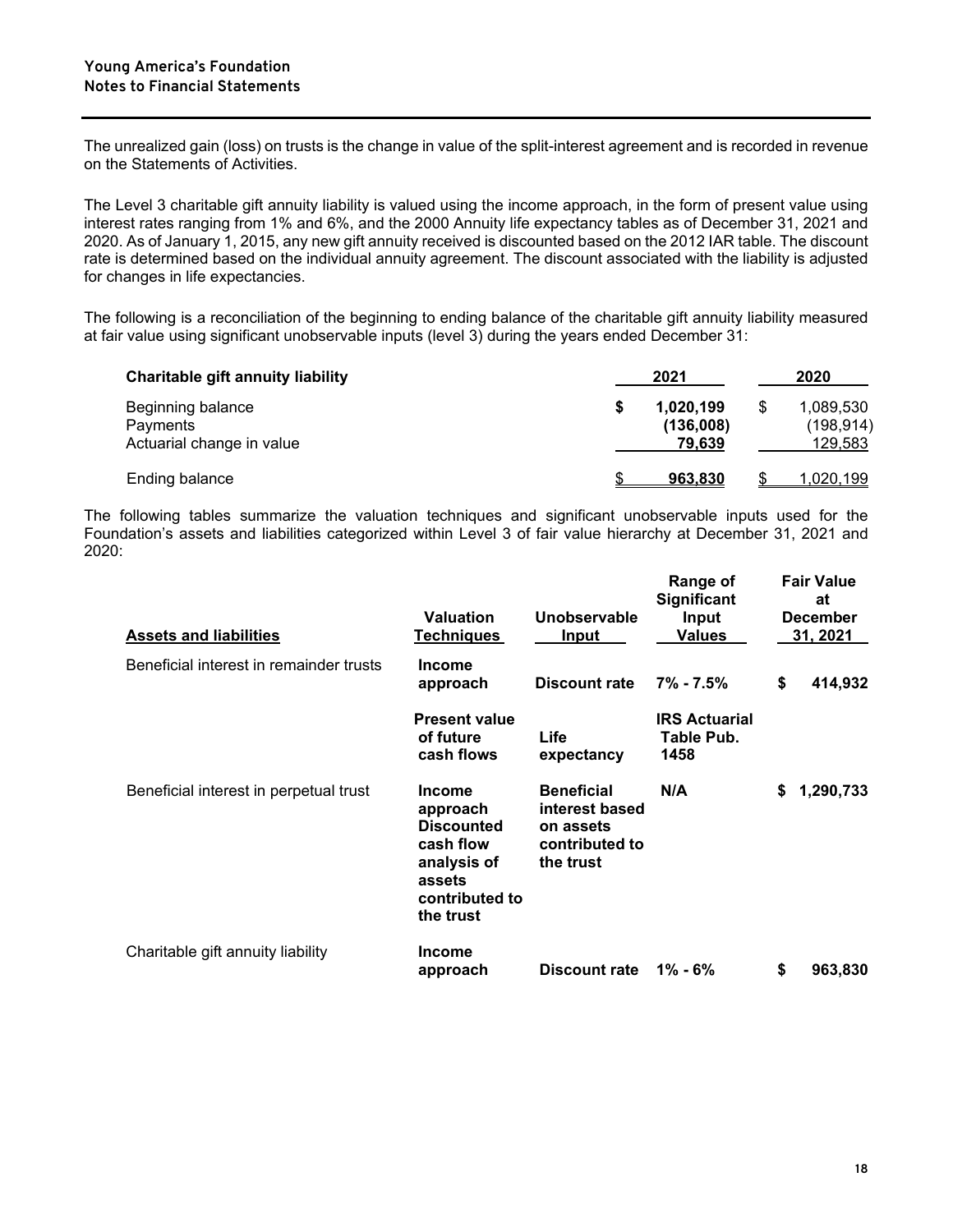|                                         | <b>Present value</b><br>of future<br>cash flows                                                       | Life<br><b>Expectancy</b>                                                       | Annuity 2000<br><b>Tables and</b><br>2012 IAR Tables            |                                                        |
|-----------------------------------------|-------------------------------------------------------------------------------------------------------|---------------------------------------------------------------------------------|-----------------------------------------------------------------|--------------------------------------------------------|
| <b>Assets and liabilities</b>           | <b>Valuation</b><br><b>Techniques</b>                                                                 | Unobservable<br>Input                                                           | <b>Range of</b><br><b>Significant</b><br>Input<br><b>Values</b> | <b>Fair Value</b><br>at<br><b>December</b><br>31, 2020 |
| Beneficial interest in remainder trusts | Income<br>approach                                                                                    | Discount rate                                                                   | 7% - 7.5%                                                       | \$<br>378,091                                          |
|                                         | Present value<br>of future<br>cash flows                                                              | Life<br>expectancy                                                              | <b>IRS Actuarial</b><br>Table Pub.<br>1458                      |                                                        |
| Beneficial interest in perpetual trust  | Income<br>approach<br>Discounted<br>cash flow<br>analysis of<br>assets<br>contributed to<br>the trust | <b>Beneficial</b><br>interest based<br>on assets<br>contributed to<br>the trust | N/A                                                             | 1,191,217<br>\$                                        |
|                                         | approach                                                                                              | Charitable gift annuity liability Income<br>Discount rate                       | $1\% - 6\%$                                                     | 1,020,199<br>\$                                        |
|                                         | Present value<br>of future<br>cash flows                                                              | Life<br>expectancy                                                              | Annuity 2000<br>Tables and<br>2012 IAR Tables                   |                                                        |

#### **7. Promises to Give**

Promises to give are comprised of the following at December 31:

|                                         | 2021                   | 2020                       |  |
|-----------------------------------------|------------------------|----------------------------|--|
| Promises to give expected in:           |                        |                            |  |
| Less than one year<br>Two to five years | 1,120,758<br>595,132   | 1,898,508<br>\$<br>688,274 |  |
| Less: discount                          | 1,715,890<br>(48, 945) | 2,586,782<br>(57, 695)     |  |
| Total promises to give, net             | 1.666.945              | 2,529,087                  |  |

Unconditional promises to give are discounted to their present value using risk free rates of return rates between 2.36% and 4.51%.

As of December 31, 2021, four donors had pledge balances outstanding which represented 72% of total promises to give. As of December 31, 2020, one donor had a pledge balance outstanding which represented 39% of total promises to give.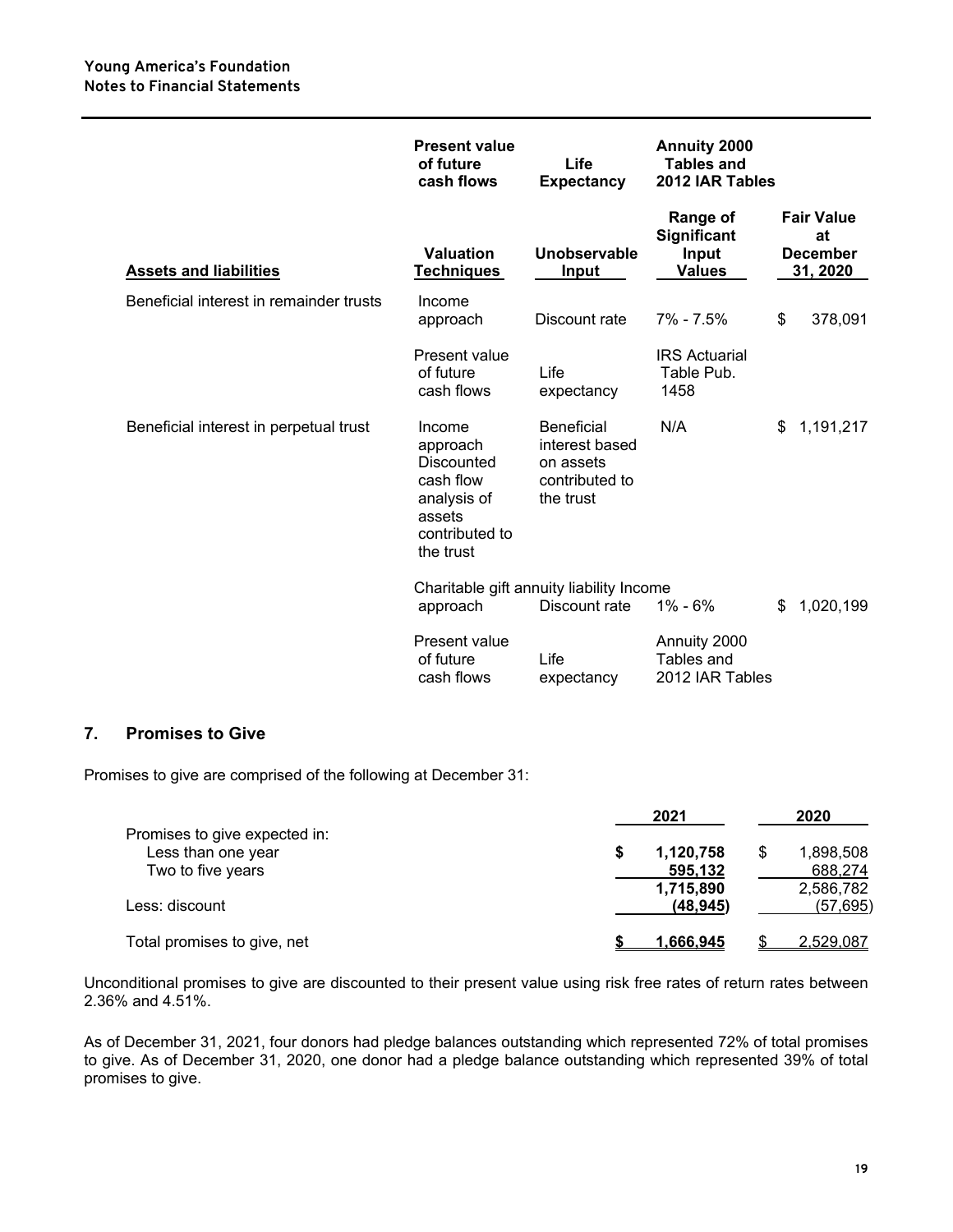#### **8. Bequests Receivable**

Bequests receivable are comprised of the following at December 31:

|                                             | 2021                   | 2020                   |
|---------------------------------------------|------------------------|------------------------|
| Bequests expected in:<br>Less than one year | 5,041,192              | 919.544<br>S           |
| One to five years                           | 3,889,654<br>8,930,846 | 4,837,931<br>5,757,475 |
| Less: discount                              | (936, 582)             | (429, 170)             |
| Total bequests receivable, net              | 7.994.264              | 5,328,305              |

Bequests receivable are discounted to their present value using a risk-free rate of return rates between 3.26% and 3.44%.

As of December 31, 2021, three donors had bequest receivable balances outstanding which represent 75% of total bequest receivables. As of December 31, 2020, three donors had bequest receivable balances outstanding which represent 88% of total bequest receivables.

#### **9. Property, Buildings and Equipment**

Property, buildings and equipment is as follows at December 31:

|                                                                                | 2021                                               | 2020                                             |
|--------------------------------------------------------------------------------|----------------------------------------------------|--------------------------------------------------|
| Land and improvements<br>Buildings and improvements<br>Furniture and equipment | 12,435,322<br>24,866,871<br>5,324,529              | 12,435,322<br>S<br>25,045,682<br>4,838,370       |
| <b>Vehicles</b><br>Construction in progress<br>Less: accumulated depreciation  | 177.044<br>804,230<br>43,607,996<br>(17, 346, 026) | 177,044<br>622,613<br>43,119,031<br>(15,716,376) |
| Property, buildings and equipment, net                                         | <u>26.261.970</u>                                  | 27,402,655                                       |

Among other properties, the Foundation owns and maintains a 688-acre ranch in California, previously owned by President and Mrs. Ronald Reagan. The Foundation considers this ranch to be a historic treasure. Property, buildings and equipment include the cost of the Reagan Ranch.

In 2017, the Foundation purchased the Smith Ranch in California, which is adjacent to the Reagan Ranch.

In 2018, the Foundation purchased a house in Washington, D.C. The space serves as a unique location for intimate receptions, supporter dinners and meetings, staff and ally office space, National Journalism Center and alumni gatherings and as well as other smaller events.

In 2020, the Foundation was conveyed the Ronal Reagan Home Preservation Foundation (RRHPF) in Dixon, Illinois, which included all assets and liabilities. RRHPF owned four properties in Dixon, Illinois, which included President Ronald Reagan's boyhood home, all of which were conveyed to the Foundation.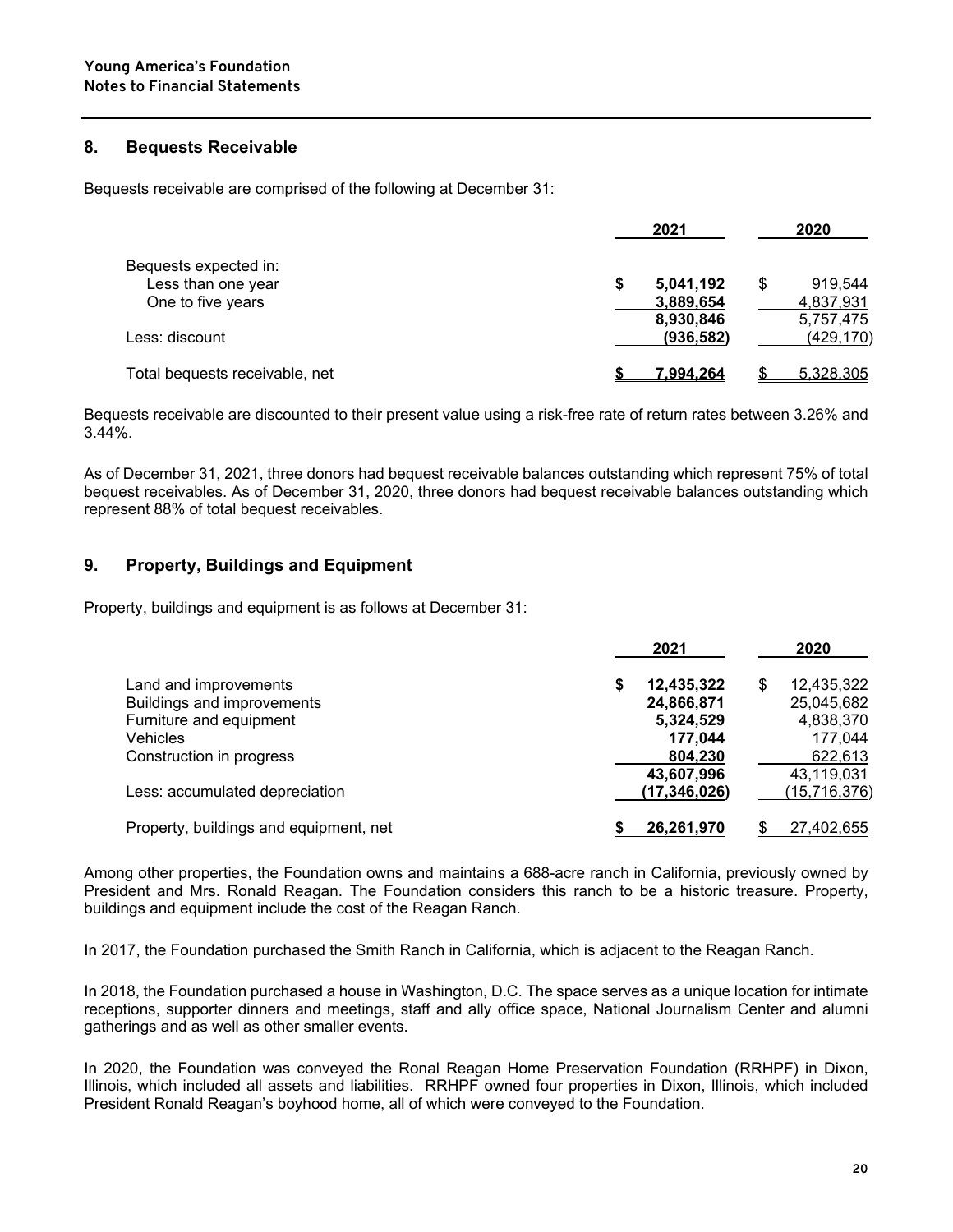Depreciation expense totaled \$1,629,649 and \$1,569,681 for the years ended December 31, 2021 and 2020, respectively.

#### **10. Collections**

The Foundation holds collections for education purpose such as exhibition to the public or public research and not for financial gain. These items are protected, cared for and preserved in keeping with standard practice. The Foundation has not adopted a policy that requires revenue from the sale of any collections to be reinvested in other collections. The Foundation has no plans to sell these collections.

#### **11. Annuities**

The Foundation has established a gift annuity plan where donors may contribute assets to the Foundation in exchange for the right to receive a fixed dollar annual return during their lifetimes. A portion of the transfer is considered to be a charitable contribution for income tax and financial statement purposes.

The Foundation invests the assets in a financial institution separately from its other investments and considers these investments to be net assets with donor restrictions until the beneficiary's death. The Foundation maintains a separate brokerage account specifically for charitable gift annuities governed by the laws of California. The balance of this account at December 31, 2021 and 2020 totaled \$863,353 and \$863,630, respectively. Total assets separately maintained as cash and investments relating to charitable gift annuities totaled \$1,879,173 and \$1,920,830 as of December 31, 2021 and 2020, respectively.

The difference between the amount provided for the gift annuity and the liability for future payments, determined on an actuarial basis, is recognized as contributions with donor restrictions at the date of the gift, since the gift portion is restricted until the obligations under the annuity have been met.

Income earned on annuity investments and distributions paid are credited and charged, respectively, against donor restricted revenue. For the years ended December 31, 2021 and 2020, contributions related to gift annuities were \$0 and \$0, respectively. Gift annuity liabilities terminated as a result of annuitant deaths during 2021 and 2020 were \$68,671 and \$4,673, respectively. The annuity liability is adjusted annually based upon actuarially computed present values.

The change in investments segregated for annuities which is included in change in value of split interest agreement in the accompanying statements of activities, consists of the following at December 31:

|                                                         | 2021           | 2020          |
|---------------------------------------------------------|----------------|---------------|
| Investment income                                       | 91.844         | \$<br>47.253  |
| Realized and unrealized gains                           | 79,178         | 167.337       |
| Investment fees                                         | (11, 626)      | (10, 468)     |
| Payout at death                                         | (68, 671)      | 4,673         |
| Actuarial adjustment                                    | (79, 639)      | (129,583)     |
| Change in value of investments segregated for annuities | <u> 11.086</u> | <u>79,212</u> |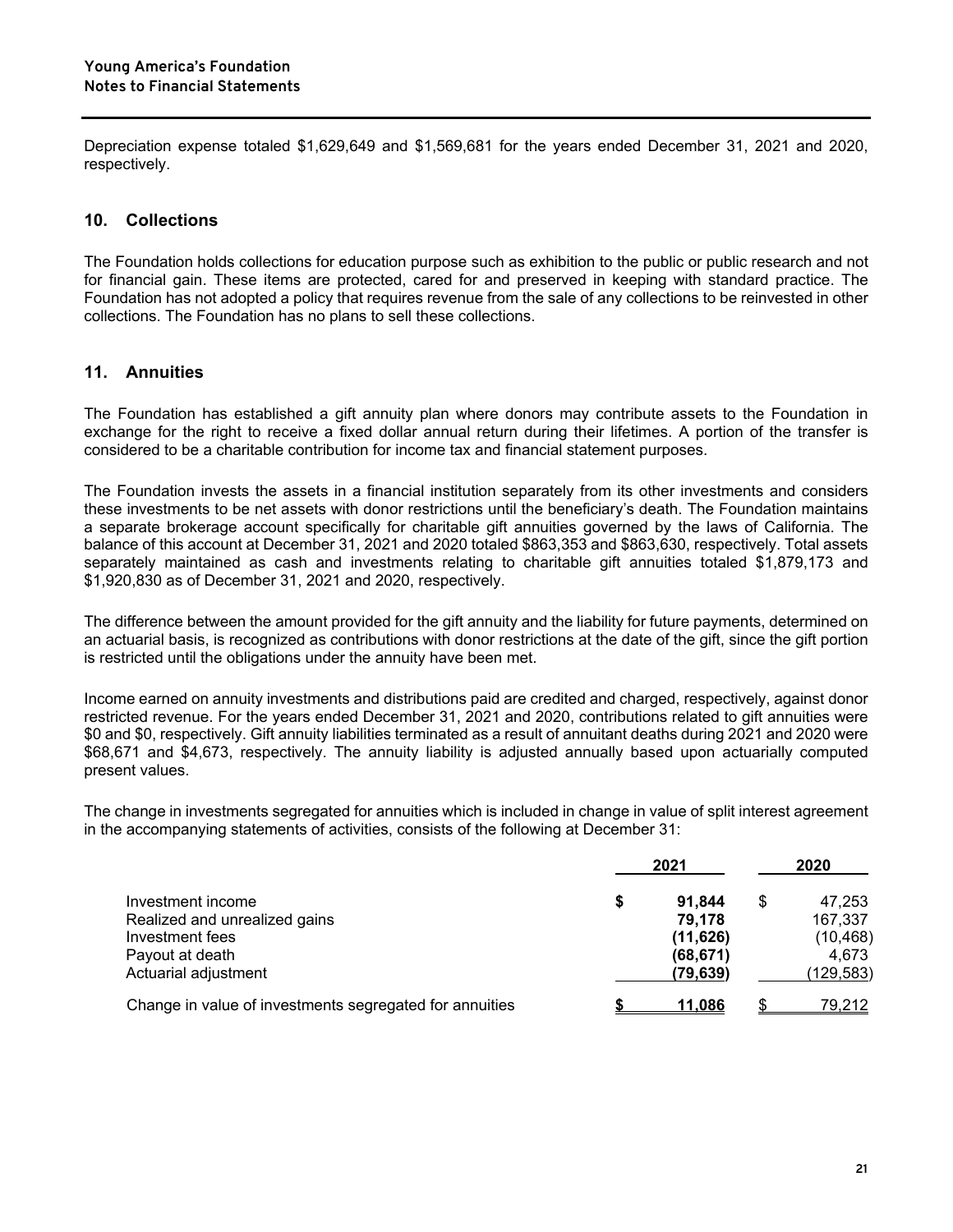#### **12. Letter of Credit**

A letter of credit for \$55,778 has been issued on behalf of the Foundation by a bank in Virginia. The beneficiary is a business which requires it as part of a leasing agreement. The letter of credit expires on October 31, 2022.

#### **13. Net Assets with Donor Restrictions**

Net Assets with donor restrictions are available for the following purpose at December 31:

|                                                                                                       | 2021            |    | 2020              |
|-------------------------------------------------------------------------------------------------------|-----------------|----|-------------------|
| Purpose restricted for period after December 31:                                                      |                 |    |                   |
| Program assistance: unappropriated endowment earnings<br>Restricted contributions - Student education | \$<br>7,872,765 | \$ | 4,616,500         |
|                                                                                                       | 348,353         |    | 336,586           |
| Restricted contributions - Student conferences                                                        | 2,654,090       |    | 808,505           |
| Boyhood home<br>Ranch house fund                                                                      | 508,338         |    |                   |
|                                                                                                       | 5,093,915       |    | 1,957,000         |
| Ranch programs                                                                                        | 175,000         |    | 903,573           |
|                                                                                                       | 16,652,461      |    | 8,622,164         |
| Time restricted for period after December 31:                                                         |                 |    |                   |
| Beneficial interests in charitable trusts                                                             | 414,932         |    | 378,091           |
| Bequests receivable                                                                                   | 5,930,846       |    | 2,757,475         |
| <b>Gift annuities</b>                                                                                 | 915,343         |    | 900,631           |
| Promises to give                                                                                      | 1,715,890       |    | 2,586,782         |
|                                                                                                       | 8,977,011       |    | 6,622,979         |
| Perpetual endowment                                                                                   |                 |    |                   |
| High school conference                                                                                | 1,900,000       |    | 1,900,000         |
| Internships                                                                                           | 285,754         |    | 275,000           |
| Reagan Ranch endowment                                                                                | 11,790,429      |    | 11,790,429        |
| Reagan Ranch manager                                                                                  | 1,000,000       |    | 1,000,000         |
| Promises to give-Student education                                                                    | 3,000,000       |    | 3,000,000         |
| Student education                                                                                     | 518,761         |    | 518,761           |
| Scholarships                                                                                          | 2,765,750       |    | 2,113,000         |
| Yale lecture series                                                                                   | 800,000         |    | 800,000           |
| General funds                                                                                         | 4,342,700       |    | 4,242,700         |
| Beneficial interest in perpetual trust                                                                | 1,290,733       |    | 1,191,217         |
|                                                                                                       | 27,694,127      |    | 26,831,107        |
| Net assets with donor restrictions                                                                    | 53,323,599      |    | <u>42,076,250</u> |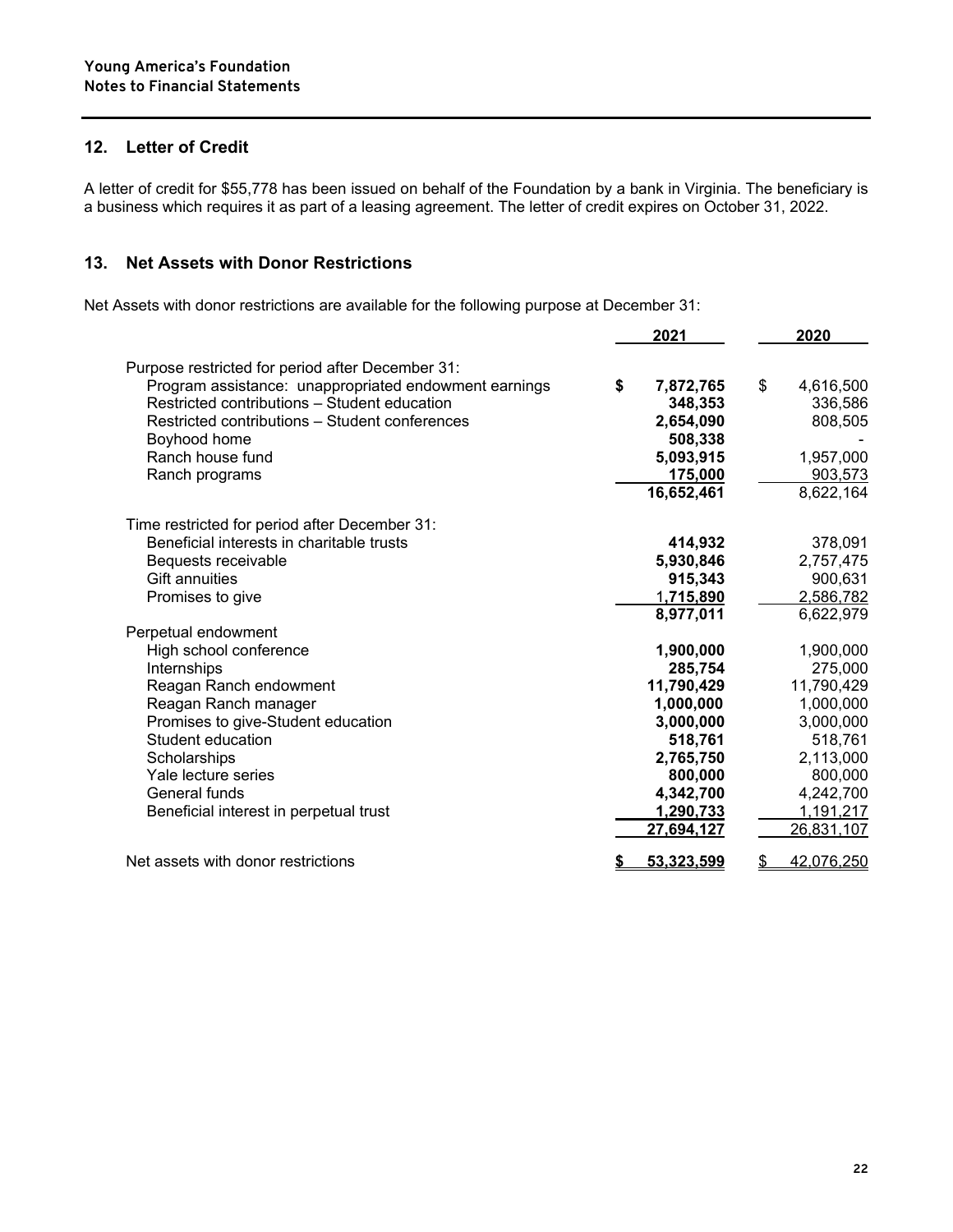#### **14. Net Assets Released from Restriction**

Net assets released from donor restriction by incurring expenses satisfying the restricted purposes, or by occurrence of other events specified by the donor, are as follows for the years ended December 31:

|                                                                                                                | 2021                              |    | 2020                                |
|----------------------------------------------------------------------------------------------------------------|-----------------------------------|----|-------------------------------------|
| Appropriated endowment earnings net of<br>endowment investment return<br>Time restricted<br>Purpose restricted | 1,362,586<br>6,224,513<br>327.073 | S. | 1,244,193<br>8.666.884<br>1,160,499 |
| Net assets released from restriction                                                                           | 7.914.172                         |    | 11,071,576                          |

#### **15. Endowment Funds**

The Foundation's endowment consists of restricted contributions established for a variety of purposes (see Note 13). Net assets associated with endowment funds are classified and reported based on the existence or absence of donor-imposed restrictions. Endowment net assets are composed entirely of donor-restricted funds.

#### *Interpretation of relevant law*

Management of the Foundation has interpreted the Uniform Prudent Management of Institutional Funds Act (UPMIFA) as requiring the preservation of the fair value of the original gift as of the date of the donor-restricted endowment funds absent explicit donor stipulations to the contrary. As a result of this interpretation, the Foundation classifies as net assets with donor restrictions – perpetual endowments (a) the original value of gifts donated to the permanent endowment, (b) the original value of subsequent gifts to the permanent endowment, and (c) accumulations to the permanent endowment made in accordance with the direction of the applicable donor gift instrument at the time the accumulation is added to the fund. The remaining portion of the donor-restricted endowment fund is classified in net assets with donor restrictions until those amounts are appropriated for expenditure by the Foundation in a manner consistent with the standard prudence prescribed by UPMIFA. In accordance with UPMIFA, the Foundation considers the following factors in making a determination to appropriate or accumulate donor-restricted endowment funds:

- i. The duration and preservation of the fund;
- ii. The purposes of the organization and donor-restricted endowment fund;
- iii. General economic conditions;
- iv. The possible effect of inflation and deflation;
- v. The expected total return from income and appreciation of investments;
- vi. Other resources of the organization;
- vii. The investment policies of the organization.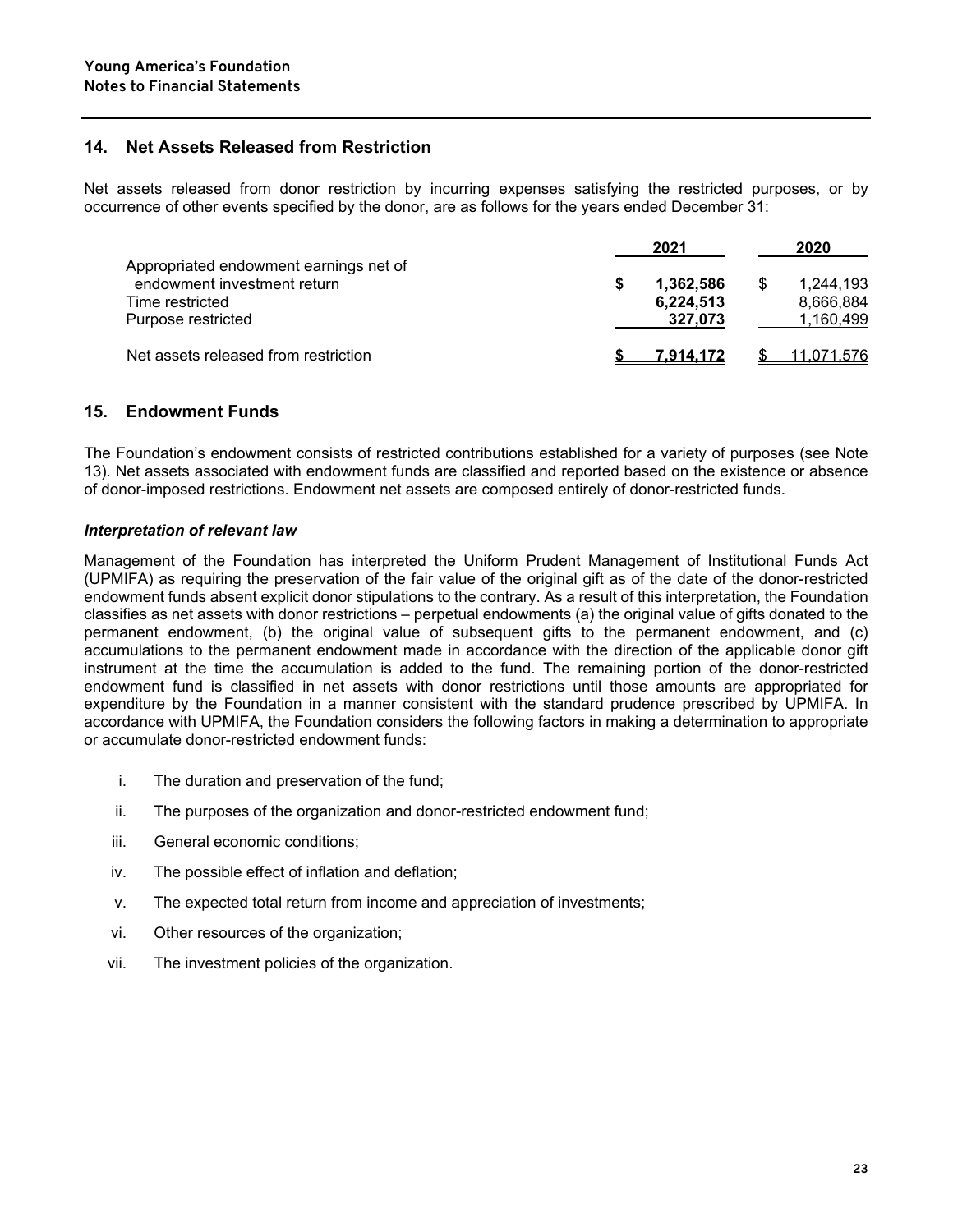Changes in endowment net assets for the year ended December 31, 2021:

|                                                                    | <b>Without Donor</b><br><b>Restrictions</b> | <b>With Donor</b><br><b>Restrictions</b> | Total           |
|--------------------------------------------------------------------|---------------------------------------------|------------------------------------------|-----------------|
| Endowment net assets, beginning of<br>vear<br>Investment return:   |                                             | \$27,256,391                             | \$27,256,391    |
| Investment income<br>Net appreciation (realized and<br>unrealized) |                                             | 10<br>4,618,841                          | 10<br>4,618,841 |
| Total investment return                                            |                                             | 4,618,851                                | 4,618,851       |
| Contributions                                                      |                                             | 763,504                                  | 763,504         |
| Appropriation of endowment assets for<br>expenditure               |                                             | (1,362,586)                              | (1, 362, 586)   |
| Endowment net assets, end of year                                  |                                             | \$31.276.159                             | \$31,276,159    |

Changes in endowment net assets for the year ended December 31, 2020:

|                                                                  | <b>Without Donor</b><br><b>Restrictions</b> | <b>With Donor</b><br><b>Restrictions</b> | Total                  |
|------------------------------------------------------------------|---------------------------------------------|------------------------------------------|------------------------|
| Endowment net assets, beginning of<br>year<br>Investment return: | \$                                          | \$23,734,952                             | \$23,734,952           |
| Investment income<br>Net appreciation (realized and              |                                             | 60                                       | 60                     |
| unrealized)<br>Total investment return                           |                                             | 3,517,871<br>3,517,931                   | 3,517,871<br>3,517,931 |
| Contributions                                                    |                                             | 1,247,701                                | 1,247,701              |
| Appropriation of endowment assets for<br>expenditure             |                                             | (1, 244, 193)                            | (1, 244, 193)          |
| Endowment net assets, end of year                                |                                             | 27,256,391                               | \$27,256,391           |

The endowment excludes promises to give which are included in net assets with donor restrictions on the Statements of Financial Position.

#### *Funds with deficiencies*

From time to time, the fair value of assets associated with individual donor restricted endowment funds may fall below the level that the donor or UPMIFA requires the Foundation to return as a fund of perpetual duration. As of December 31, 2021 and 2020, there were no deficiencies from endowment funds.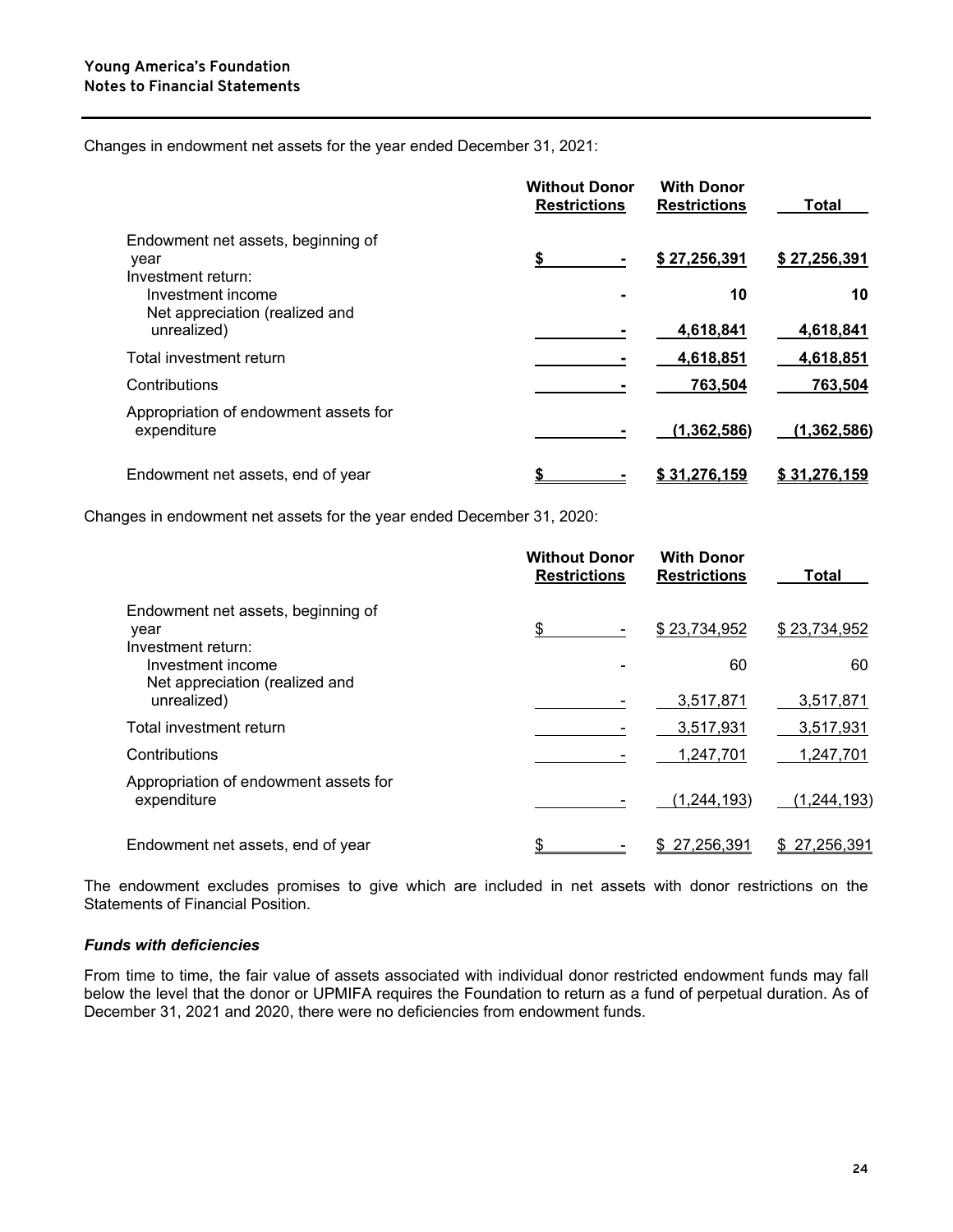#### *Return objectives and risk parameters*

The Foundation has adopted investment and spending policies for endowment assets that attempt to provide a predictable stream of funding to programs supported by its endowment while seeking to preserve the endowment assets. Endowment assets include those assets of donor-restricted funds that the Organization must hold in perpetuity or for a donor-specified period. Under the investment policy, the endowment assets are invested primarily in level one investments to assume a low level of investment risk. The Foundation expects its endowment funds, over time, to provide an average rate of return of 5% annually. Actual return in any given year may vary from this amount.

#### *Strategies employed for achieving objectives*

To satisfy its long-term rate-of-return objectives, the Foundation relies on a return strategy in which investment returns are achieved through current yield (interest and dividends) and capital appreciation.

#### *Spending policy and how the investment objectives relate to spending policy*

The Foundation has a policy of appropriating for distribution each year the income earned on the endowment funds. In establishing this policy, the Foundation uses a 5% payout rate. Accordingly, over the long-term, the Foundation expects the current spending policy to remain consistent. This is consistent with the Foundation's objective to preserve the endowment assets held in perpetuity or for a specified term as well as to provide additional real growth through new gifts and investment return.

#### **16. Concentration of Revenue**

For the year ended December 31, 2021, five donors contributed 14% of total support and revenue. For the year ended December 31, 2020, one donor contributed 10% of total support and revenue.

#### **17. Allocation of Joint Costs**

During 2021 and 2020, the Foundation incurred joint costs of \$5,828,282 and \$5,386,079, respectively, for information materials primarily related to direct mail, house file mailing and newsletters that included fundraising appeals. Pursuant to joint cost rules (see Note 1), these costs were allocated to the functional areas as follows for the years ended December 31:

|                                 | 2021 |                        | 2020 |                        |
|---------------------------------|------|------------------------|------|------------------------|
| Program Services<br>Fundraising |      | 4,567,347<br>1,260,935 | \$   | 3,843,975<br>1,542,104 |
| Total                           |      | <u>5.828.282</u>       |      | 5,386,079              |

#### **18. Future Minimum Lease Payments**

The Foundation entered into a lease agreement in December 2013 for headquarters office space in Reston, Virginia. The lease contained a tenant allowance and rent abatement. The lease commenced in 2014 and was amended on November 1, 2019 with a term of 118 months.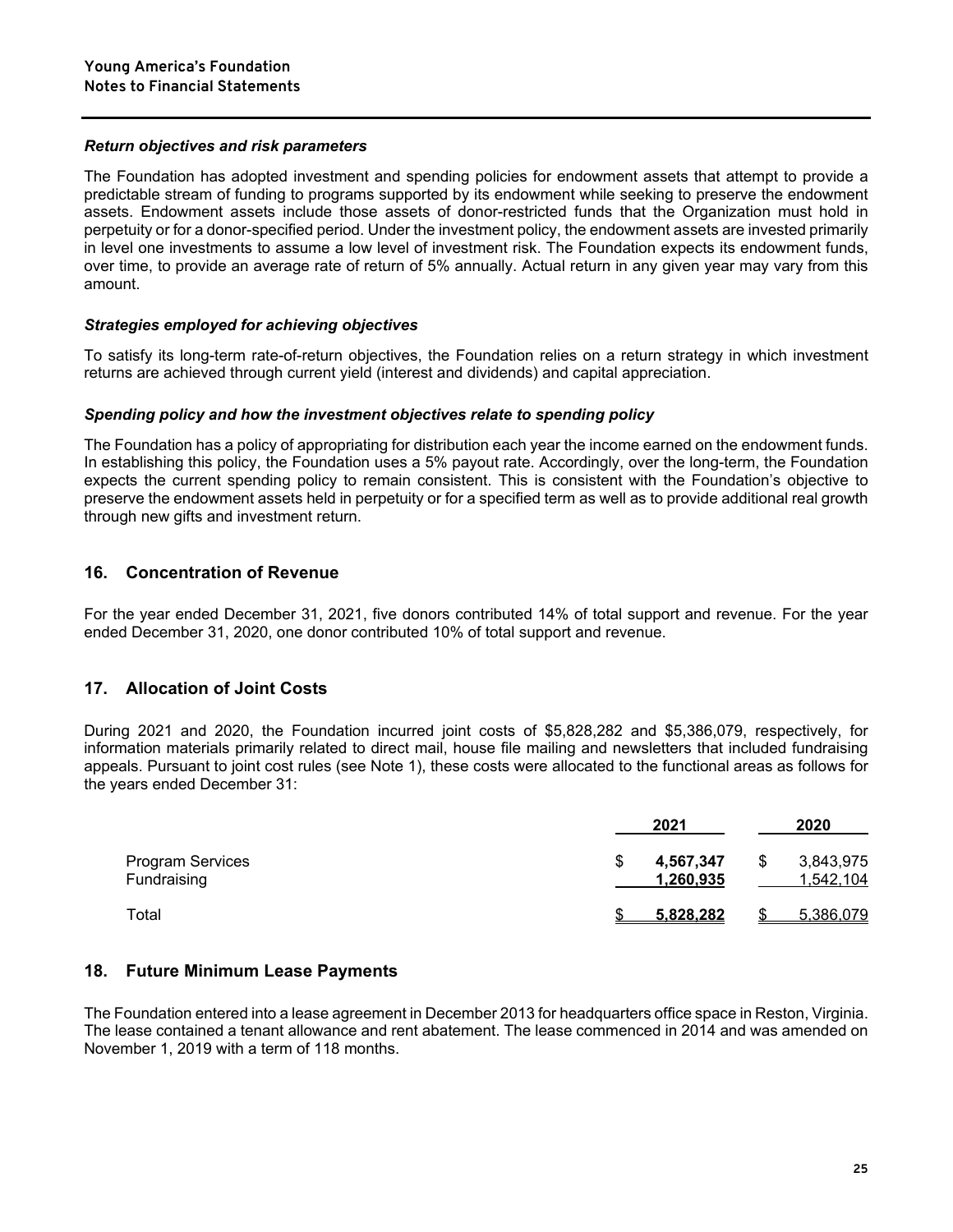Minimum future rental payments under the operating lease as of December 31, 2021 in the aggregate are as follows:

| 2022       | \$<br>879,778 |
|------------|---------------|
| 2023       | 904,029       |
| 2024       | 928,800       |
| 2025       | 954,279       |
| 2026       | 980,472       |
| Thereafter | 2,924,672     |
|            | 7,572,030     |

Rent expense for the years ended December 31, 2021 and 2020 totaled \$771,320 and \$730,883, respectively.

The Foundation maintains operating leases for a postage and a copier machine. The leases expire in May 2026 and July 2024, respectively. Additionally, the Foundation also has an operating lease for a copier at the Reagan Ranch. The lease expires in February 2023.

Future minimum lease payments under the operating leases as of December 31, 2021 are as follows:

| 2022 | ጦ | 10,622 |
|------|---|--------|
| 2023 | D | 885    |
|      | œ | 1,507  |

#### **19. Pension Plan**

The Foundation offers a tax-sheltered 403(b) annuity plan to its employees. All full-time employees are eligible for participation on the first of the month following the date of employment. No contributions were made by the Foundation to the plan in either 2021 or 2020.

#### **20. Deferred Compensation Plans**

The Foundation has established a nonqualified deferred compensation plan (457(b) Plan) for members of management. Assets held in the 457(b) plan were \$405,552 and \$492,726 as of December 31, 2021 and 2020, respectively. A deferred compensation liability in the same respective amounts, representing employee contributions, is included in the accompanying Statements of Financial Position. The assets held for the plan are distributed upon termination of employment and until that time, remain subject to the claims of the Foundation's general creditors.

The Foundation also entered into a deferred compensation plan under section 457(f) of the Internal Revenue Code with its current and former presidents. Assets held in the plan were \$43,235 and \$860,131 as of December 31, 2021 and 2020, respectively. A deferred compensation liability in the same respective amount, representing employer contributions, is included in the accompanying Statements of Financial Position. Employer contributions to the plan totaled \$50,000 and \$0 for the years ended December 31, 2021 and 2020, respectively.